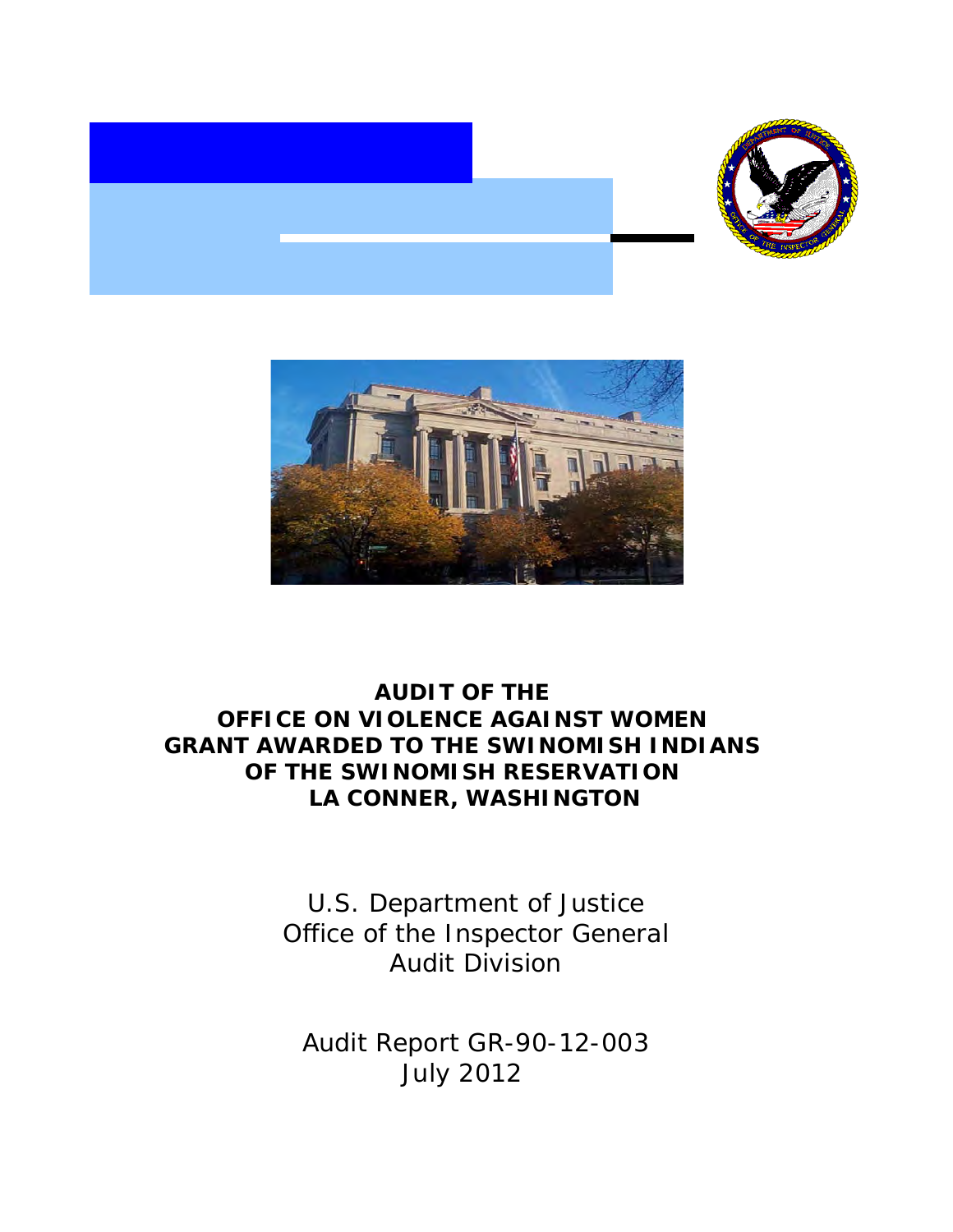# **AUDIT OF THE OFFICE ON VIOLENCE AGAINST WOMEN GRANT AWARDED TO THE SWINOMISH INDIANS OF THE SWINOMISH RESERVATION LA CONNER, WASHINGTON**

# **EXECUTIVE SUMMARY**

The U.S. Department of Justice Office of the Inspector General, Audit Division, has completed an audit of a \$391,271 grant (2008-TW-AX-0003) that the Office on Violence Against Women (OVW) awarded to the Swinomish Indians of the Swinomish Reservation (Swinomish), located in La Conner, Washington. The purpose of the grant was to fund the development and maintenance of a domestic violence prevention program. Specifically, the grant project included the establishment of an offender intervention program, victim's advocacy program, youth education program, victim's counseling services, and an emergency assistance program. The ultimate goal of the grant was to alleviate the prevalence of domestic violence on Swinomish's tribal lands. According to a Swinomish official, it is estimated that approximately 70 to 90 percent of Swinomish homes have experienced domestic violence. As of February 9, 2012, Swinomish has expended \$341,876 (87 percent) of the grant award.

OVW provides national leadership in reducing violence against women through its implementation of the Violence Against Women Act.<sup>[1](#page-1-0)</sup> Created in 1995, OVW administers financial and technical assistance to communities across the country that are developing programs, policies, and practices aimed at ending domestic violence, dating violence, sexual assault, and stalking. By forging state, local, and tribal partnerships among police, prosecutors, victim advocates, health care providers, faith leaders, and others, the intent of OVW grant programs is to help provide victims with the protection and services needed to pursue safe and healthy lives, while simultaneously enabling communities to hold offenders accountable for their violence.

The OVW grant to Swinomish that we audited was awarded through the Indian Tribal Government Program. This program was created in Fiscal Year 2007 with the purpose to: (1) decrease the incidence of violent crimes against Indian women; (2) to strengthen the capacity of Indian tribes to exercise their sovereign authority to respond to violent crimes committed against Indian women; and (3) to ensure that perpetrators of violent crimes

<span id="page-1-0"></span> $\overline{\phantom{a}}$  $1$  Pub. L. No 108-322 (1994).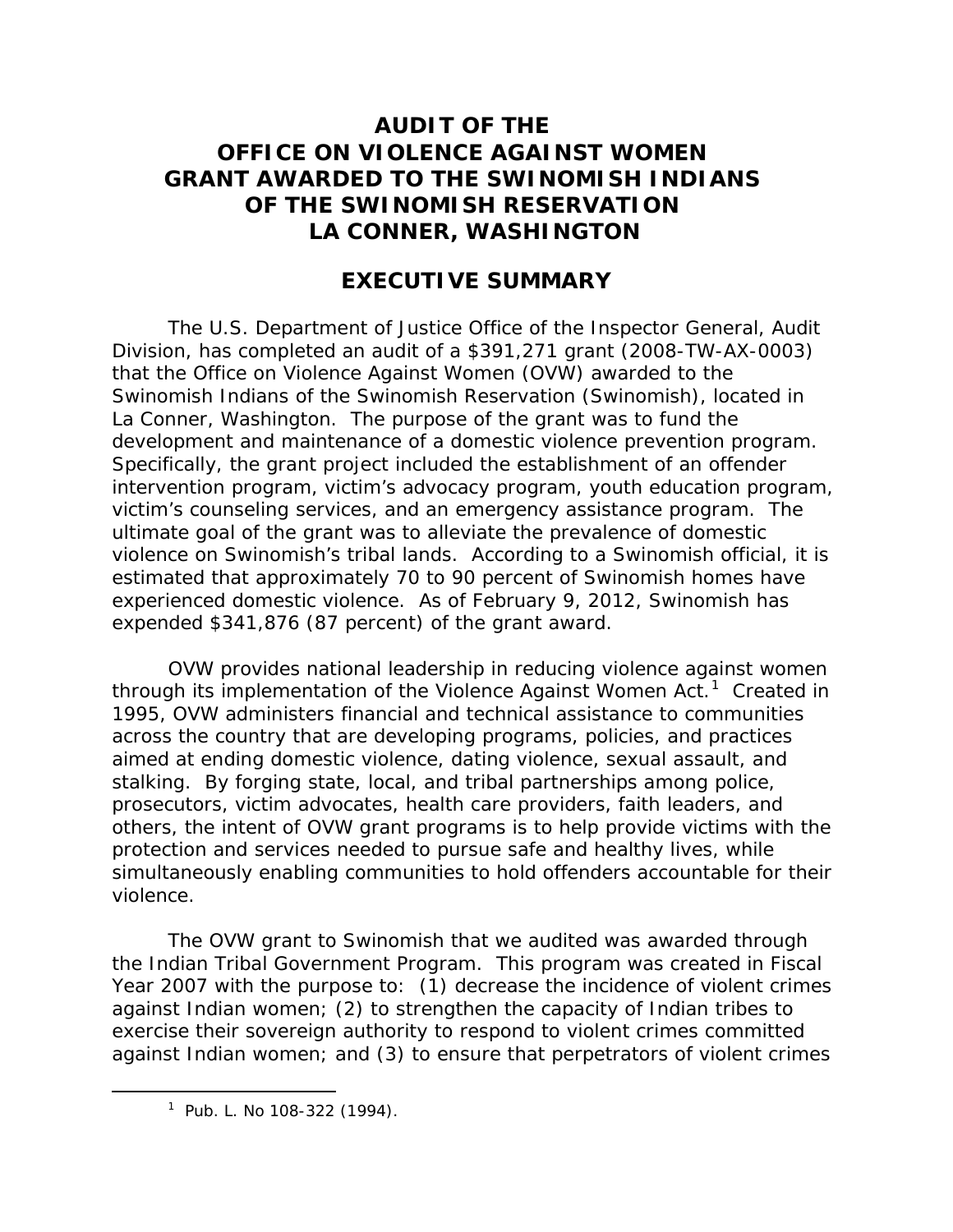committed against Indian women are held accountable for their criminal behavior.

## **Audit Results**

The purpose of our audit was to determine whether costs claimed under Grant 2008-TW-AX-0003 were allowable, reasonable, and in accordance with applicable laws, regulations, guidelines, and terms and conditions of the grant. The objective of our audit was to review performance in the following areas: (1) internal control environment; (2) drawdowns; (3) program income; (4) expenditures including payroll, fringe benefits, indirect costs, and accountable property; (5) matching; (6) budget management; (7) monitoring of sub-recipients and contractors; (8) reporting; (9) award requirements; (10) program performance and accomplishments; and (11) post end date activity. We determined that program income, accountable property, matching, monitoring of subrecipients and contractors, and post end date activity were not applicable to this grant.

As a result of our audit, we found that Swinomish maintained a financial management system that generally provided separate accounting for grant-related activities. In addition, Swinomish submitted accurate Progress Reports to OVW and it was on track in meeting its programmatic goals. However, we also found the following exceptions:

- \$6,881 of inadequately supported personnel expenditures that lacked complete timecards;
- \$5,025 in unallowable expenditures that belonged to another grant program;
- \$3,851 in unallowable indirect costs;
- \$1,311 of inadequately supported travel expenditures;
- Swinomish failed to obtain OVW's approval for \$35,891 in budget and scope modifications;
- 9 of the 11 financial reports submitted to OVW were inaccurate; and
- Swinomish did not comply with the grant's requirement to submit an Equal Employment Opportunity plan or exemption form.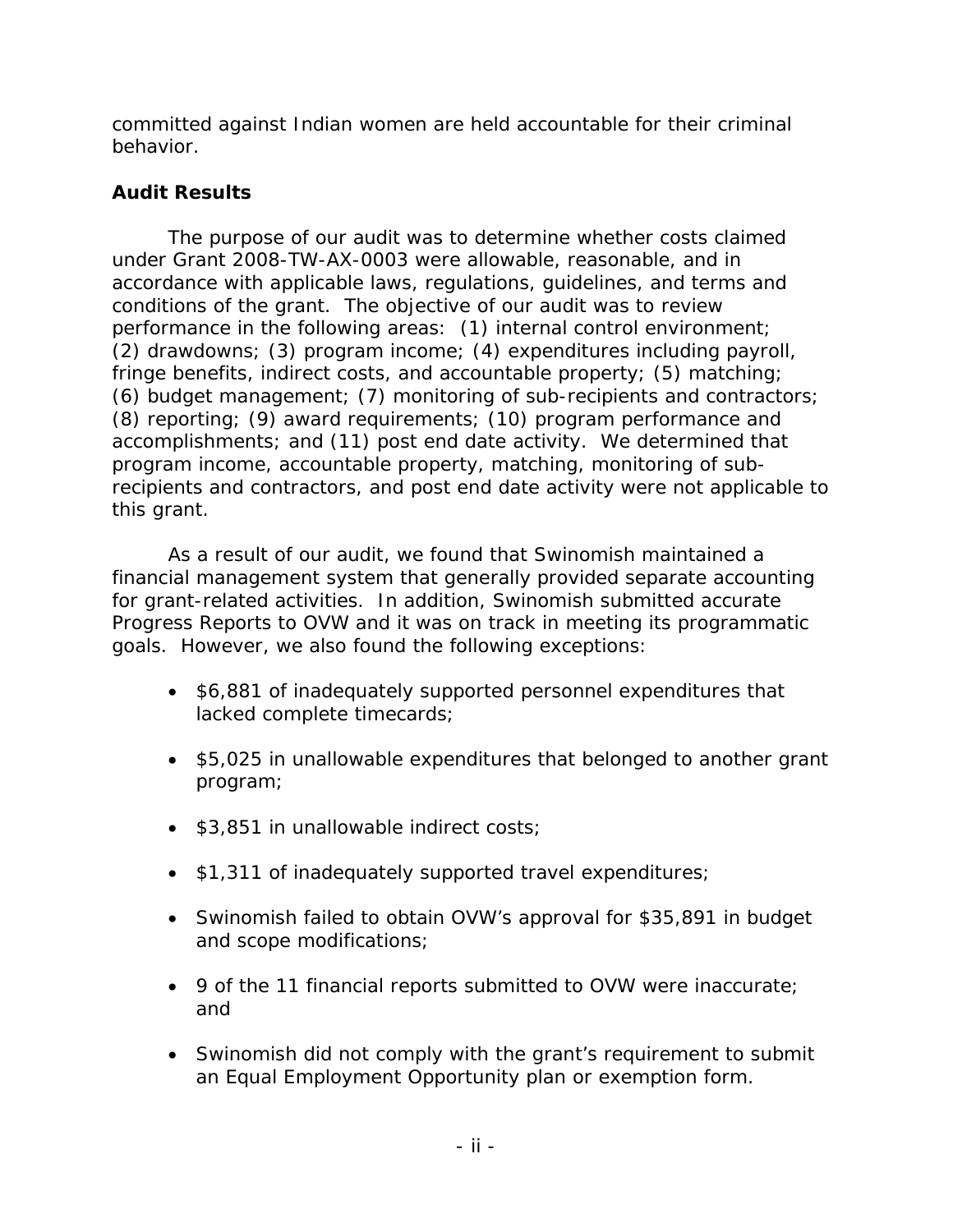As a result of our audit, we questioned \$52,959 and made nine recommendations to OVW. Our findings are discussed in detail in the Findings and Recommendations section of the report. Our audit objective, scope, and methodology are discussed in Appendix I.

We discussed the results of our audit with Swinomish officials and have included their comments in the report as applicable. In addition, we requested from Swinomish and OVW written responses to a draft copy of our audit report. We received those responses and they are found in Appendices III and IV, respectively. Our analysis of those responses and the status of the recommendations are found in Appendix V.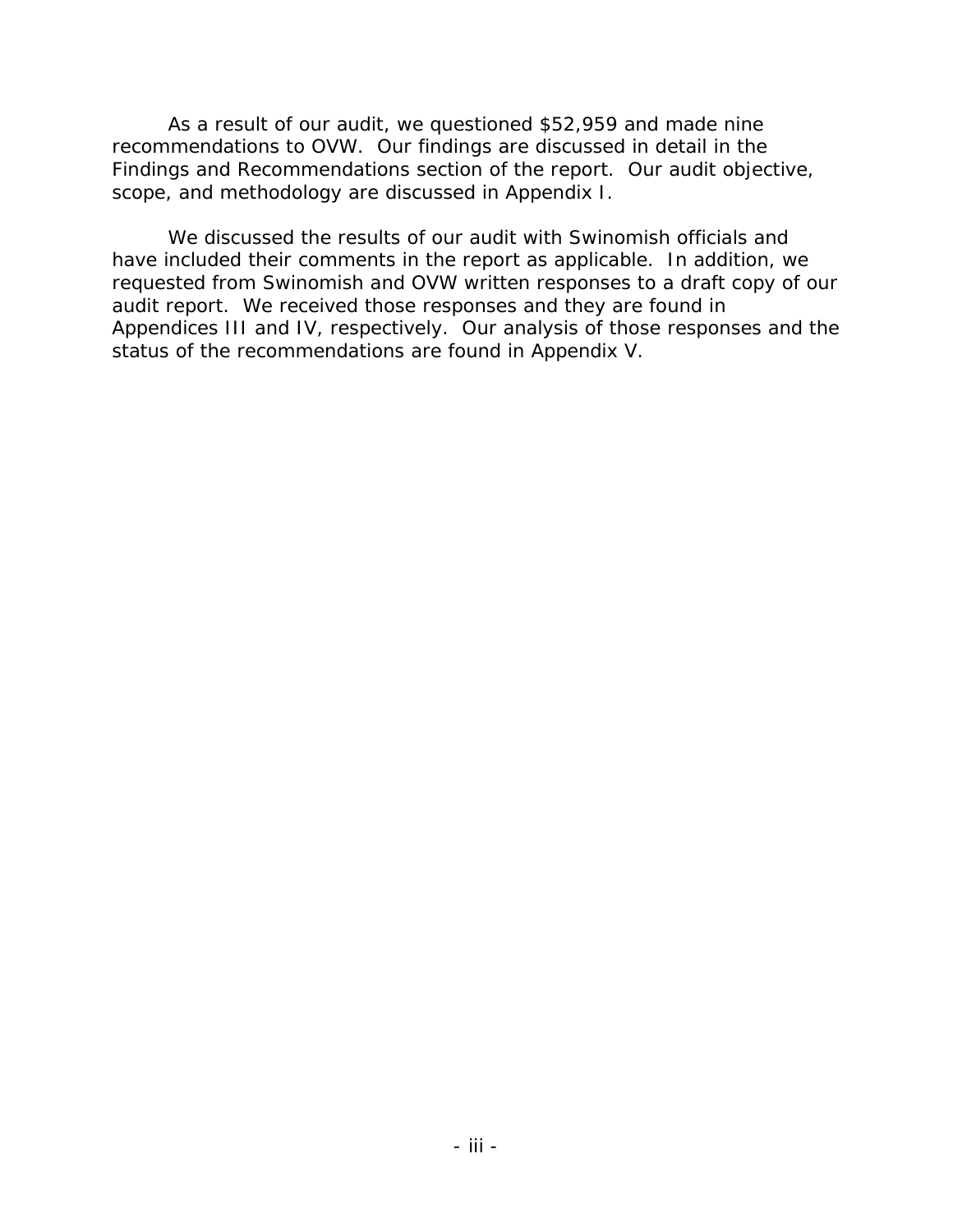# **TABLE OF CONTENTS**

| Compliance with Additional Grant Requirements15 |  |
|-------------------------------------------------|--|
|                                                 |  |
|                                                 |  |
|                                                 |  |

# **APPENDICES:**

| V. ANALYSIS AND SUMMARY OF ACTIONS NECESSARY TO CLOSE |  |
|-------------------------------------------------------|--|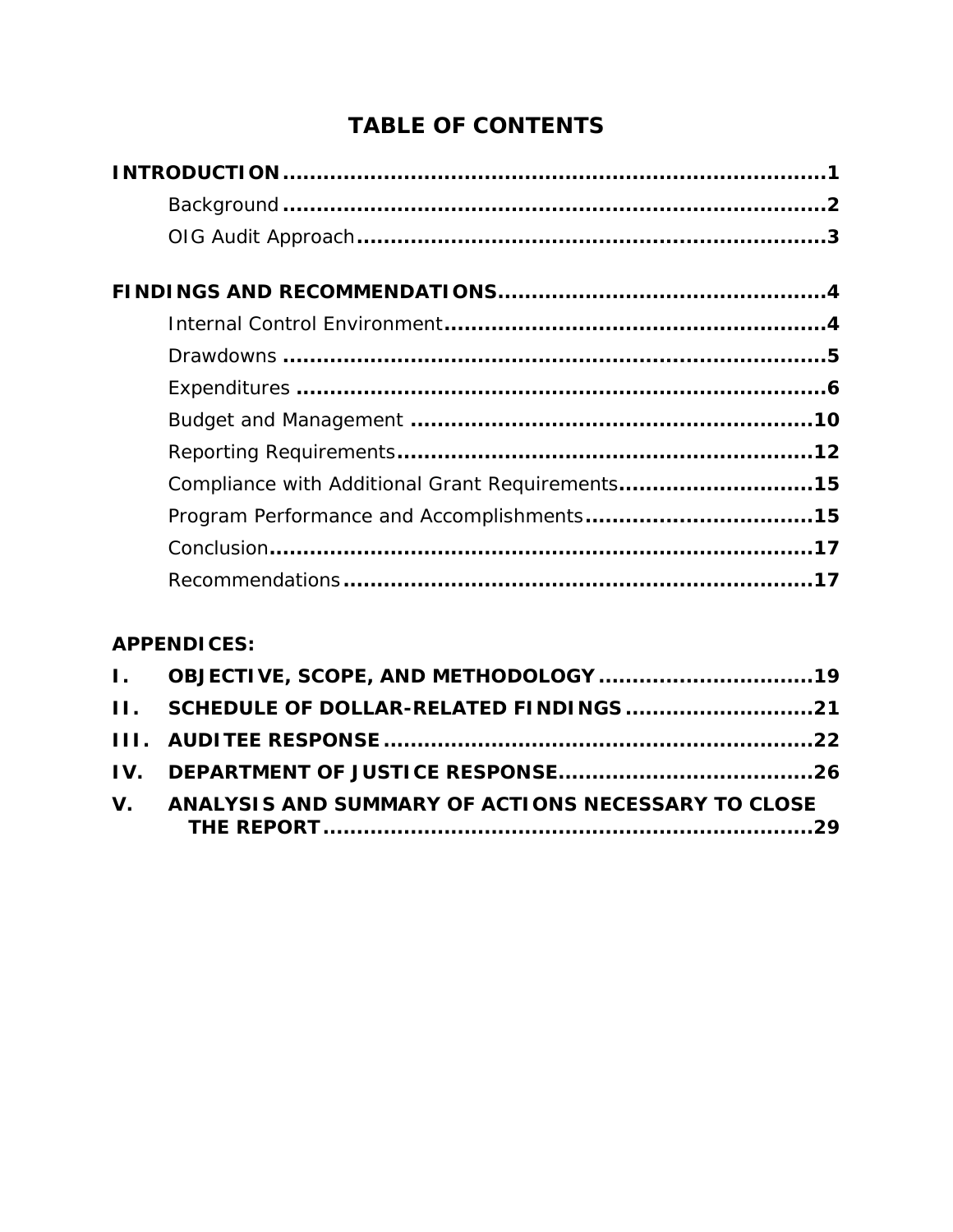# **AUDIT OF THE OFFICE ON VIOLENCE AGAINST WOMEN GRANT AWARDED TO THE SWINOMISH INDIANS OF THE SWINOMISH RESERVATION LA CONNER, WASHINGTON**

## **INTRODUCTION**

The U.S. Department of Justice Office of the Inspector General (OIG), Audit Division, has completed an audit of a \$391,271 grant (2008-TW-AX-0003) that the Office on Violence Against Women (OVW) awarded to the Swinomish Indians of the Swinomish Reservation (Swinomish), located in La Conner, Washington. The purpose of the grant was to fund the development and maintenance of a domestic violence prevention program. Specifically, the grant project included the establishment of an offender intervention program, victim's advocacy program, a youth education program, victim's counseling services, and an emergency assistance program. The ultimate goal of the grant was to alleviate the prevalence of domestic violence on Swinomish's tribal lands. According to a Swinomish official, it is estimated that approximately 70 to 90 percent of Swinomish homes have experienced domestic violence. As of February 9, 2012, Swinomish has expended \$341,876 (87 percent) of the grant award.

| <b>GRANT AWARD</b> | <b>AWARD</b><br><b>START DATE</b> | <b>AWARD</b><br><b>END DATE</b> <sup>1</sup> | <b>AWARD</b><br><b>AMOUNT</b> |
|--------------------|-----------------------------------|----------------------------------------------|-------------------------------|
| 2008-TW-AX-0003    | 08/01/08                          | 05/31/12                                     | \$391,271                     |
|                    |                                   | Total                                        | \$391,271                     |

**EXHIBIT 1 OVW GRANT AWARDED TO SWINOMISH**

Source: OVW

The purpose of our audit was to determine whether costs claimed under Grant 2008-TW-AX-0003 were allowable, reasonable, and in accordance with applicable laws, regulations, guidelines, and terms and conditions of the grant. The objective of our audit was to review performance in the following areas: (1) internal control environment; (2) drawdowns; (3) program income; (4) expenditures including payroll, fringe benefits, indirect costs, and accountable property; (5) matching; (6) budget management; (7) monitoring of sub-recipients and contractors;

<span id="page-5-0"></span> $\overline{\phantom{a}}$  $1$  The Award End Date includes all time extensions that were approved by OVW.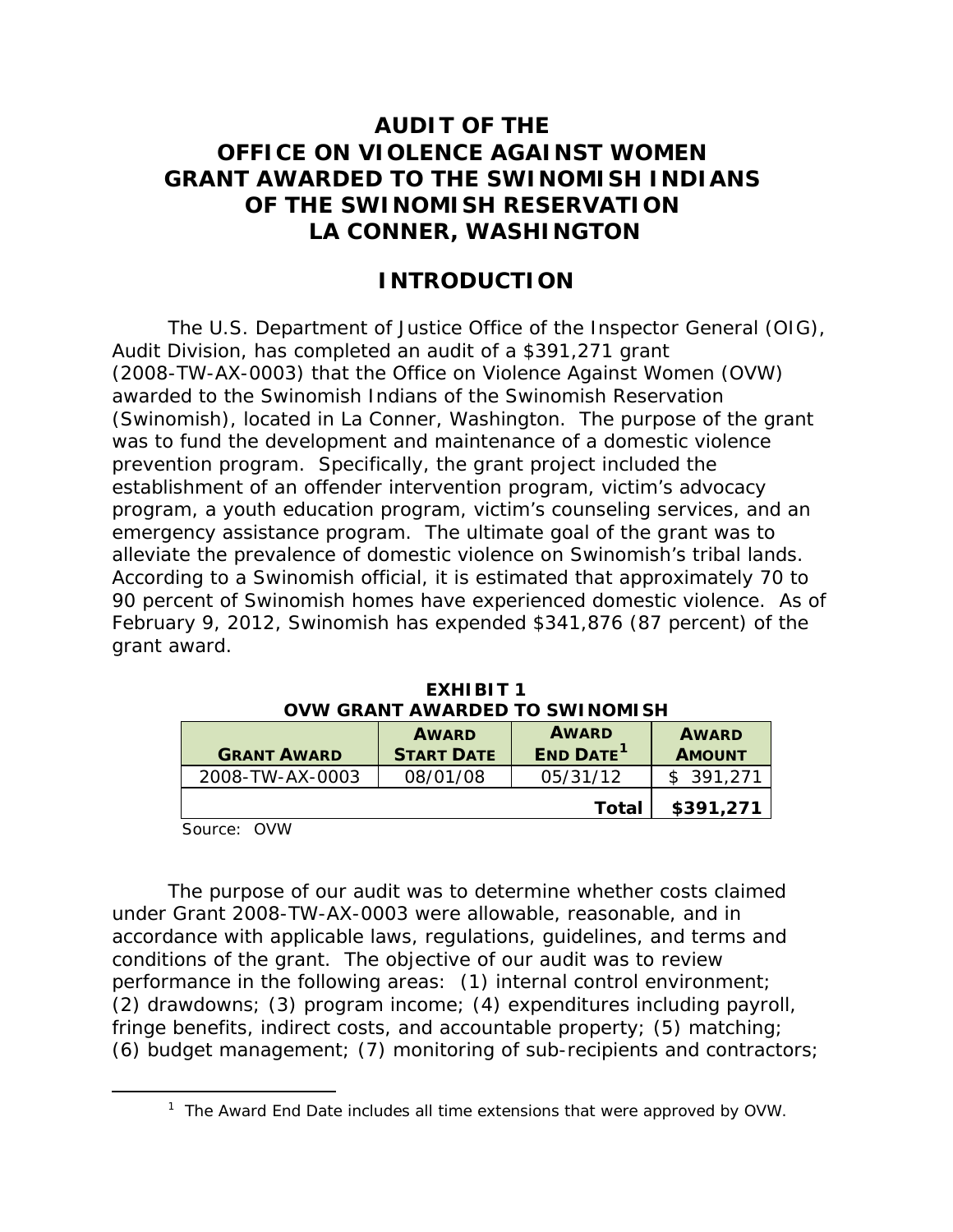(8) reporting; (9) award requirements; (10) program performance and accomplishments; and (11) post end date activity. We determined that program income, accountable property, matching, monitoring of subrecipients and contractors, and post end date activity were not applicable to this grant.

### **Background**

The Swinomish Indians of the Swinomish Reservation is a federally recognized Indian Tribe that occupies the Swinomish Indian Reservation located in the northwestern part of the state of Washington, approximately 68 miles north of Seattle surrounded by Skagit County. The reservation was established in 1855 on 15 square miles of the southeast peninsula of Fidalgo Island. It is inhabited by 810 enrolled tribal members and 200 non-enrolled tribal members. Swinomish currently operates a hotel, casino, gas station, and a fishery. The Tribe's main industry is seasonal salmon and crab fishing.

OVW provides national leadership in reducing violence against women through the implementation of the Violence Against Women Act.<sup>[2](#page-6-0)</sup> Created in 1995, OVW administers financial and technical assistance to communities across the country that are developing programs, policies, and practices aimed at ending domestic violence, dating violence, sexual assault, and stalking. By forging state, local, and tribal partnerships among police, prosecutors, victim advocates, health care providers, faith leaders, and others, the intent of OVW grant programs is to help provide victims with the protection and services they need to pursue safe and healthy lives, while simultaneously enabling communities to hold offenders accountable for their violence.

The OVW grant to Swinomish that we audited was awarded through the Indian Tribal Government Program. This program was created in Fiscal Year (FY) 2007 with the purpose to: (1) decrease the incidence of violent crimes against Indian women; (2) to strengthen the capacity of Indian tribes to exercise their sovereign authority to respond to violent crimes committed against Indian women; and (3) to ensure that perpetrators of violent crimes committed against Indian women are held accountable for their criminal behavior.

<span id="page-6-0"></span> $\overline{\phantom{a}}$  2  $2$  Pub. L. No 108-322 (1994).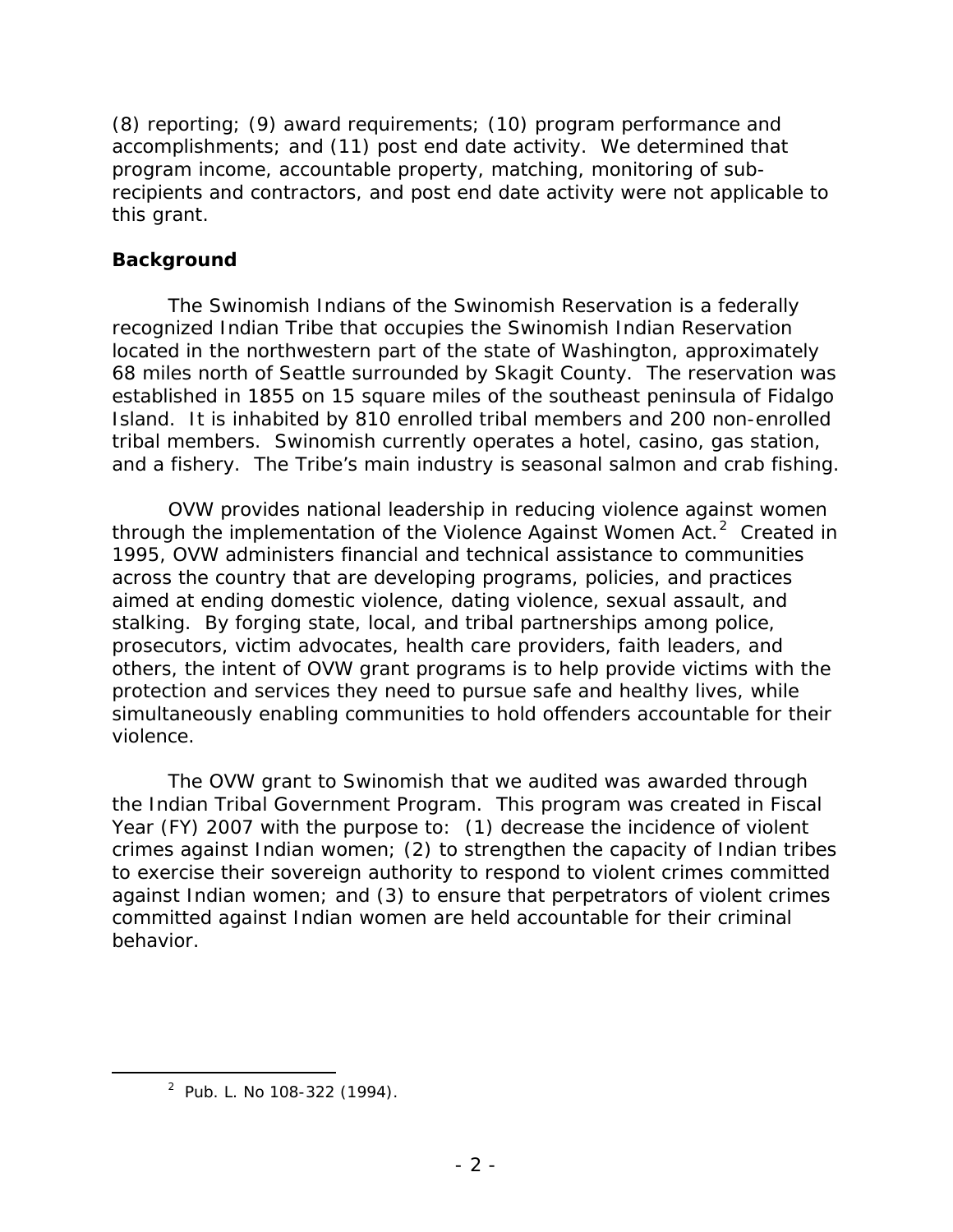### **OIG Audit Approach**

We tested Swinomish's compliance with what we consider to be the most important conditions of the grant award. Unless otherwise stated in our report, the criteria we audited against are contained in the *OJP Financial Guide*, award documents, Code of Federal Regulations (C.F.R.), and Office of Management and Budget (OMB) Circulars. Specifically, we tested:

- **Internal Control Environment –** to determine whether the internal controls in place for the processing and payment of funds were adequate to safeguard the funds awarded to Swinomish and ensure compliance with the terms and conditions of the grant.
- **Drawdowns** to determine whether drawdowns were adequately supported and if Swinomish was managing receipts in accordance with federal requirements.
- **Expenditures** to determine whether costs charged to the grant, including payroll, fringe benefits, and indirect costs were accurate, adequately supported, allowable, reasonable, and allocable.
- **Budget Management –** to determine whether there were deviations between the amounts budgeted and the actual costs for each category.
- **Reporting** to determine if the required financial, programmatic, reports were submitted in a timely manner and accurately reflected grant activity.
- **Award Requirements** to determine whether Swinomish complied with award guidelines, special conditions, and solicitation criteria.
- **Program Performance and Accomplishments** to determine whether Swinomish made a reasonable effort to accomplish stated objectives.

The results of our audit are discussed in detail in the Findings and Recommendations section of this report. We discussed the results of our audit with Swinomish officials and have included their comments in the report, as applicable. The audit objective, scope, and methodology are discussed in Appendix I.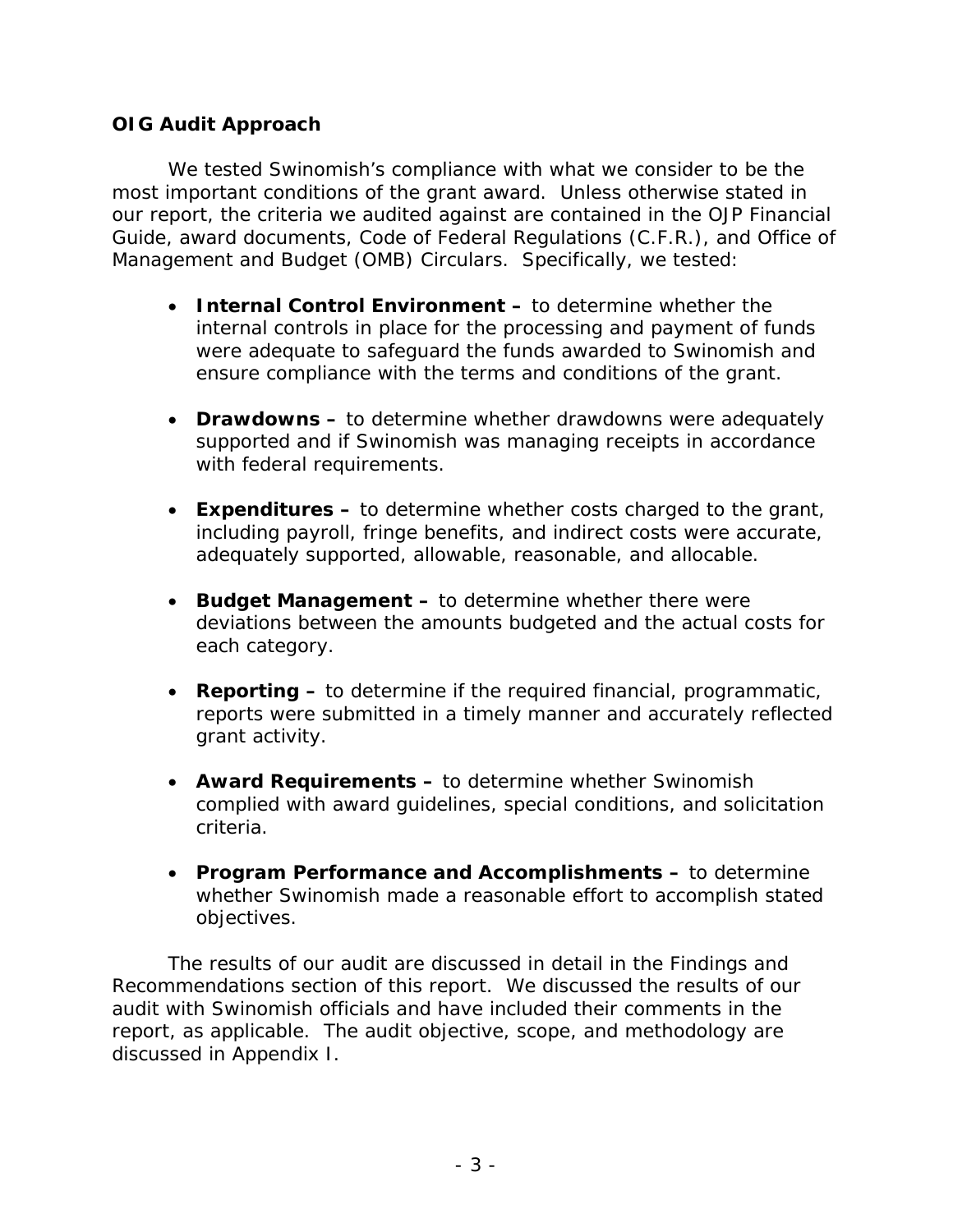### **FINDINGS AND RECOMMENDATIONS**

Overall, we found that Swinomish generally accounted for grant expenditures and maintained financial records. However, we found several unallowable expenditures for supplies and equipment totaling \$5,025. These expenses pertained to another grant program and should not have been charged to this grant. In addition, we identified a \$1,311 travel voucher that lacked a required signature. Further, Swinomish used the wrong indirect cost rate and overcharged the grant for indirect costs by \$3,851. We found incomplete timecards for personnel hired with grant funds resulting in \$6,881 of personnel costs being inadequately supported. Also, Swinomish failed to obtain OVW's approval for \$35,891 in budget and scope modifications. Nine of the 11 financial reports that Swinomish submitted were inaccurate. Lastly, Swinomish did not file an Equal Employment Opportunity Exemption and therefore did not comply with award requirements. In total, we questioned \$52,959.

#### **Internal Control Environment**

We reviewed Swinomish's policies and procedures, Single Audit Report, and financial management system to assess its risk of noncompliance with laws, regulations, guidelines, and terms and conditions of the grant. We also interviewed individuals from Swinomish's grant management, accounting, and finance staff regarding internal controls and processes related to payroll, purchasing, and accounts payable functions. Additionally, we observed the financial management system, as a whole, to further assess risk.

### *Single Audit*

According to OMB Circular A-133, non-federal entities that expend \$500,000 or more in federal awards in a year shall have a Single Audit conducted. We reviewed Swinomish's most recent Single Audit for FY 2010, which was issued July 28, 2011, and noted that the independent auditors had issued a qualified opinion. Swinomish did not provide a blended financial presentation of all of the Tribe's operating units to its independent auditor. Specifically, the financial presentation did not include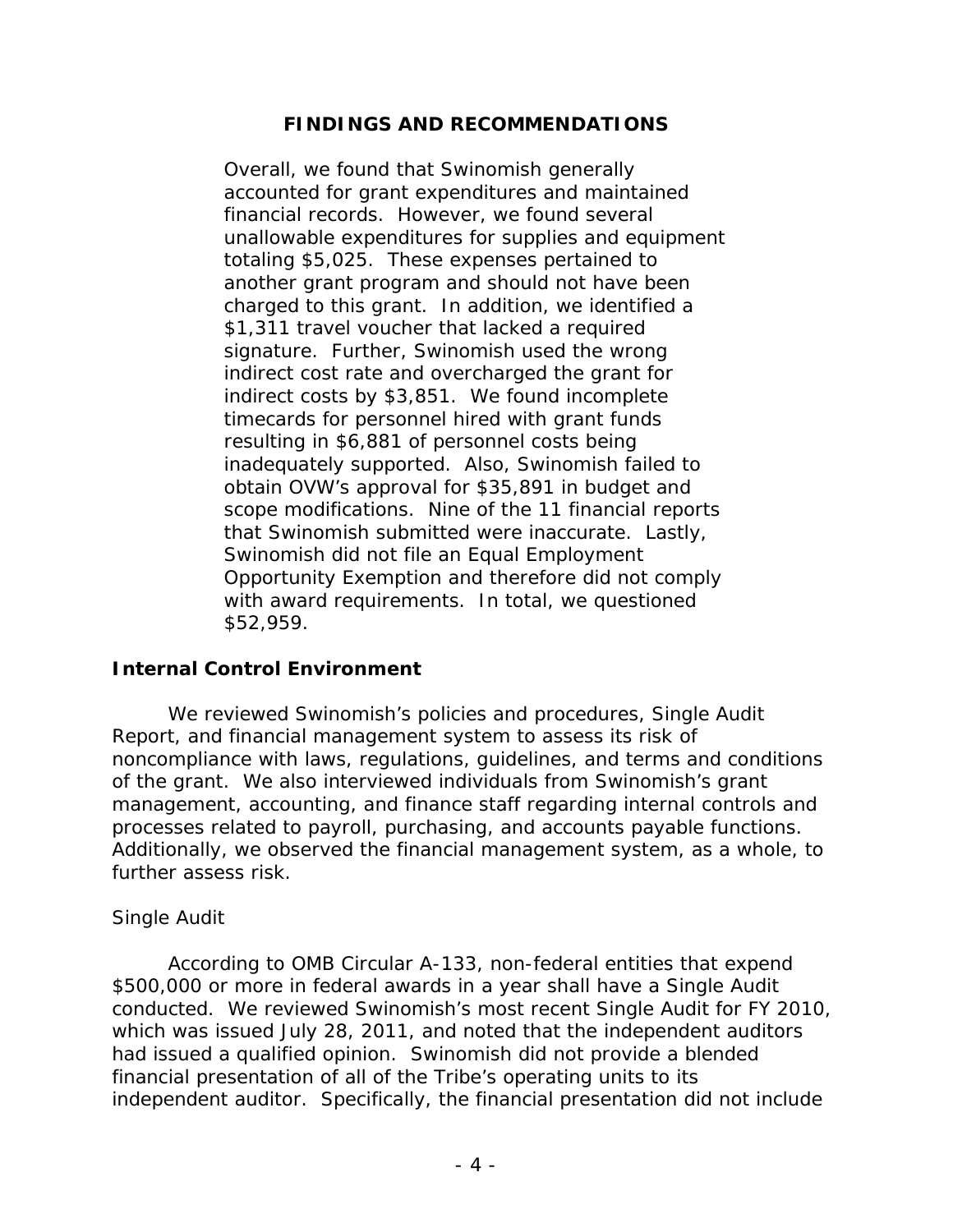information on the Tribe's casino, fishery, hotel, and gas station.<sup>[3](#page-9-0)</sup> Based on our review of the underlying issues related to the qualified opinion, we believe that the reasons for the qualified opinion were not related to the Tribe's administration of the OVW grant that we audited. Therefore, we did not note it as an exception in this report.

### *Financial Management System*

The *OJP Financial Guide* requires that all grant fund recipients "establish and maintain adequate accounting systems and financial records to accurately account for funds awarded to them." The *OJP Financial Guide* additionally requires that the accounting system provide adequate maintenance of financial data to enable planning, control, and measurement. It also requires that grantees separately account for each award and not commingle grant funds.

Overall, we found that Swinomish adequately maintained grant-related financial records and data in accordance with the *OJP Financial Guide*. Also, Swinomish utilized an accounting system called Sage MIP Fund Accounting. Based on our review of grant-related transactions that were recorded in Sage MIP Fund Accounting, we generally found the system accurately accounted for grant-related receipts and expenditures. Further, we found that grant-related transactions (i.e., receipts and expenditures) were separately tracked from all other funding, with one exception that we discuss in the Expenditures section of this report. This exception related to \$7,575 in expenditures that pertained to another grant but was erroneously posted to the grant that we audited. We did not consider this error in posting to represent an internal control weakness.

### **Drawdowns**

According to the *OJP Financial Guide,* grant recipients should request funds based upon immediate disbursement and the timing of the drawdown should be scheduled to ensure that federal cash-on-hand is the minimum needed for disbursement within 10 days. According to Swinomish's Comptroller, drawdowns were made on a reimbursement bases based on the information recorded in the grant-related general ledger.

As seen in Exhibit 2, we tested five drawdowns by comparing the drawdown amounts to the expenditures recorded in the general ledger. We found that the Tribe drew down more than necessary on December 1, 2009, and February 1, 2010, but spent these funds within 10 days of

<span id="page-9-0"></span> $\frac{1}{3}$  $3$  Swinomish's fiscal year is from January 1 to December 31.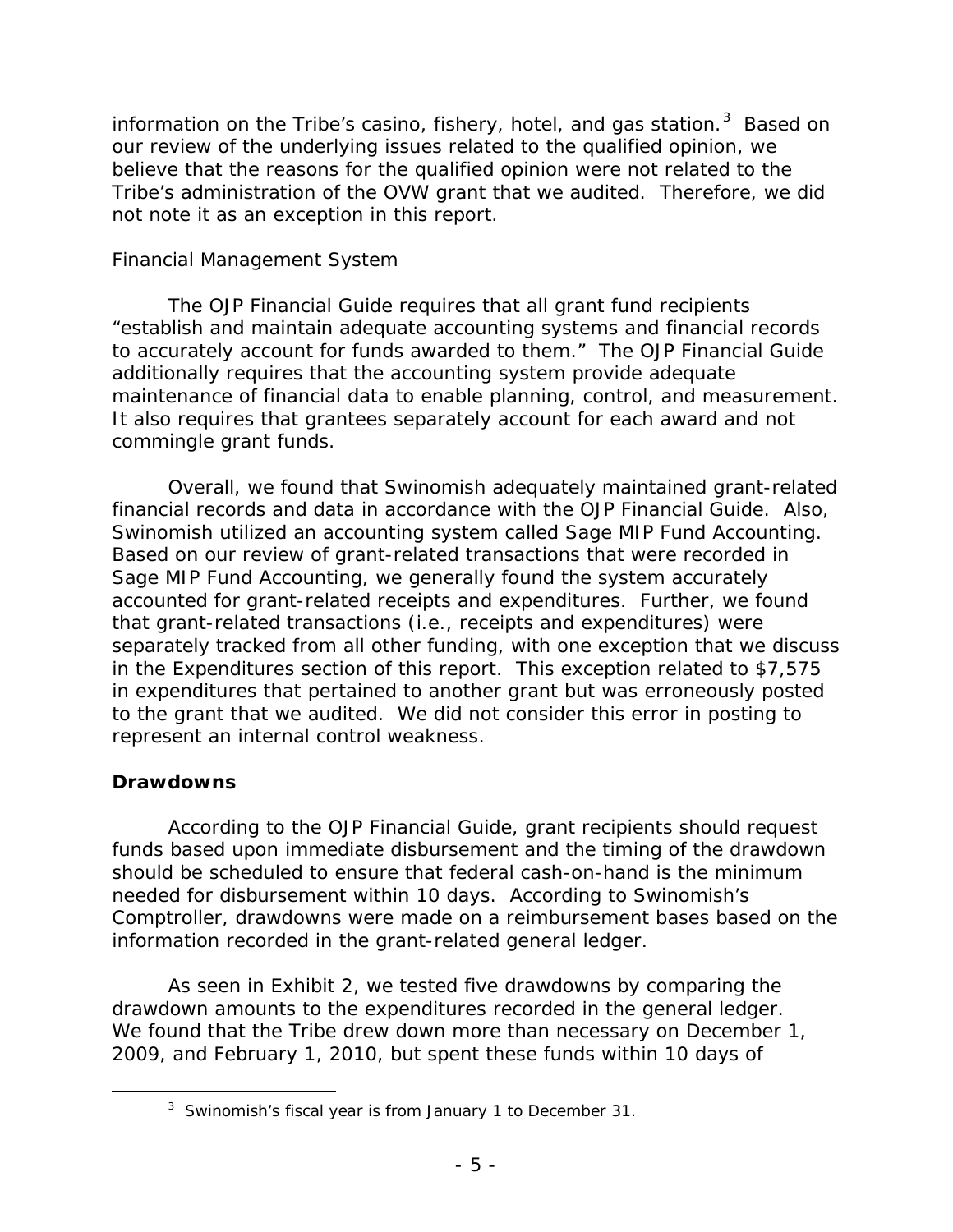the drawdown. Therefore, Swinomish was in compliance with the *OJP Financial Guide's* cash on hand requirements.

| <b>GRANT 2008-TW-AX-0003</b>      |                                          |     |  |                                                  |  |                                                |                                                     |                                                    |       |
|-----------------------------------|------------------------------------------|-----|--|--------------------------------------------------|--|------------------------------------------------|-----------------------------------------------------|----------------------------------------------------|-------|
| <b>DATE OF</b><br><b>DRAWDOWN</b> | <b>AMOUNT</b><br><b>DRAWN</b><br>$($ \$) |     |  | <b>CUMULATIVE</b><br><b>DRAWDOWNS</b><br>$($ \$) |  | <b>GRANT</b><br><b>EXPENDITURES</b><br>$($ \$) | <b>CUMULATIVE</b><br><b>EXPENDITURES</b><br>$($ \$) | <b>CUMULATIVE</b><br><b>DIFFERENCES</b><br>$($ \$) |       |
| 04/21/09                          | \$                                       | 251 |  | 251                                              |  | 251                                            | \$<br>251                                           |                                                    | 0     |
| 12/01/09                          | 44,397                                   |     |  | 44,648                                           |  | 44,323                                         | 44,574                                              |                                                    | (74)  |
| 02/01/10                          | 17,444                                   |     |  | 62,092                                           |  | 17,411                                         | 61,985                                              |                                                    | (107) |
| 05/03/10                          | 16,136                                   |     |  | 78,228                                           |  | 17,644                                         | 79,629                                              |                                                    | 1,401 |
| 09/01/10                          | 40,945                                   |     |  | 119,173                                          |  | 44,244                                         | 123,873                                             |                                                    | 4,700 |

# **EXHIBIT 2 DRAWDOWN HISTORY FOR**

Source: OIG analysis of Swinomish's drawdowns and general ledger

### **Expenditures**

We reviewed Swinomish's grant-related general ledger and noted that as of December 31, 2010, Swinomish had \$131,594 of grant-related direct cost expenditures. The expenditures comprised of payments made to vendors for the purchase of supplies, reimbursements to Swinomish employees for OVW-related travel, and employee's salary compensation. From the universe of 771 transactions, totaling \$177,771, we selected and tested a sample of 25 transactions. Thirteen of the sample transactions were selected from the highest dollar amount and the remaining were judgmentally selected. We reviewed supporting documentation, such as purchase requisitions, purchase orders, receiving reports, invoices, and photocopies of checks for each of the sampled transactions. In our review of expenditures, we found some transactions that were unallowable and unsupportable.

### *Unallowable Expenditures*

According to the *OJP Financial Guide*, "Recipients and sub-recipients are prohibited from commingling funds on either a program-by-program or project-by-project basis." In reviewing the grant's general ledger as of May 24, 2011, we identified a total of \$7,575 in expenditures that were improperly charged to the grant. The transactions that we identified were expenditures related to another OVW grant, in which the tribe was awarded funds for the development of a domestic violence shelter. We discussed our finding with Swinomish officials and learned that Swinomish's employees had sometimes identified the wrong grant program when processing expenditures. Swinomish's Program Director agreed that the expenditures applicable to the domestic violence shelter were not related, and therefore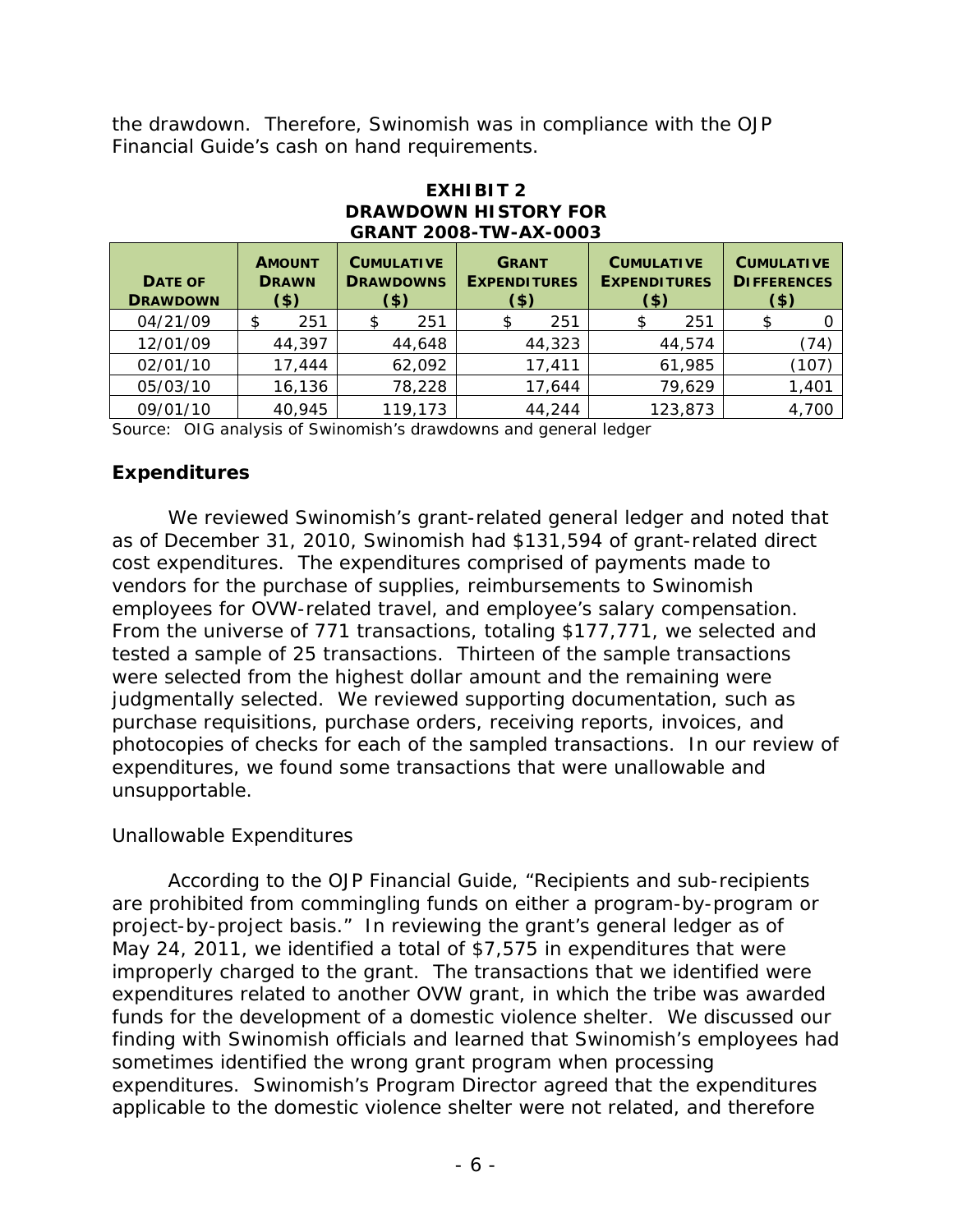unallowed under the scope of Grant 2008-TW-AX-0003. According to Swinomish's Comptroller, there were procedures that provided guidance to Swinomish's employees on how to properly record grant-related transactions. Swinomish's Comptroller stated that she would reverse the unrelated transactions. In May 2011, the Comptroller recorded a \$2,550 correcting journal entry for the portions of the unrelated expenditures. However, as of February 2012, Swinomish did not correct the remaining \$5,025 in unrelated expenditures. Therefore we question \$5,025 as unallowable expenditures that were charged to Grant 2008-TW-AX-0003. Also, we recommend that OVW ensure that Swinomish strengthens its guidance to its employees on how to properly code and record expenditures to the applicable grant program.

### *Unsupported Expenditures*

According to 28 C.F.R. Part 66, grantees must maintain records which adequately identify the source and application of funds. In our testing of the 25 sampled transactions, 24 transactions were supported by purchase requisitions, purchase orders, receiving reports, invoices, and photocopies of checks. However, we noted that a \$1,311 transaction representing payment of a travel voucher for a Swinomish employee's travel to an OVW-approved and required training course lacked a required signature. Swinomish's travel protocol requires each travel voucher to have the employee's signature. The travel voucher in question included the supervisor's signature, but it lacked the employee's signature. According to Swinomish's Director of Social Services, the employee is responsible for signing their travel vouchers. Therefore, we question the \$1,311 as being inadequately supported and we recommend that OVW ensure that Swinomish establishes internal controls to make certain that all necessary signatures are obtained before it makes payment on any travel vouchers.

### *Personnel*

According to 2 C.F.R. Part 225, Cost Principles for State, Local, and Indian Tribal Governments (formerly known as OMB Circular A-87):

> . . . where employees are expected to work solely on a single Federal award or cost objective, charges for their salaries and wages will be supported by periodic certifications that the employees worked solely on that program for the period covered by the certification. These certifications will be prepared at least semi-annually and will be signed by the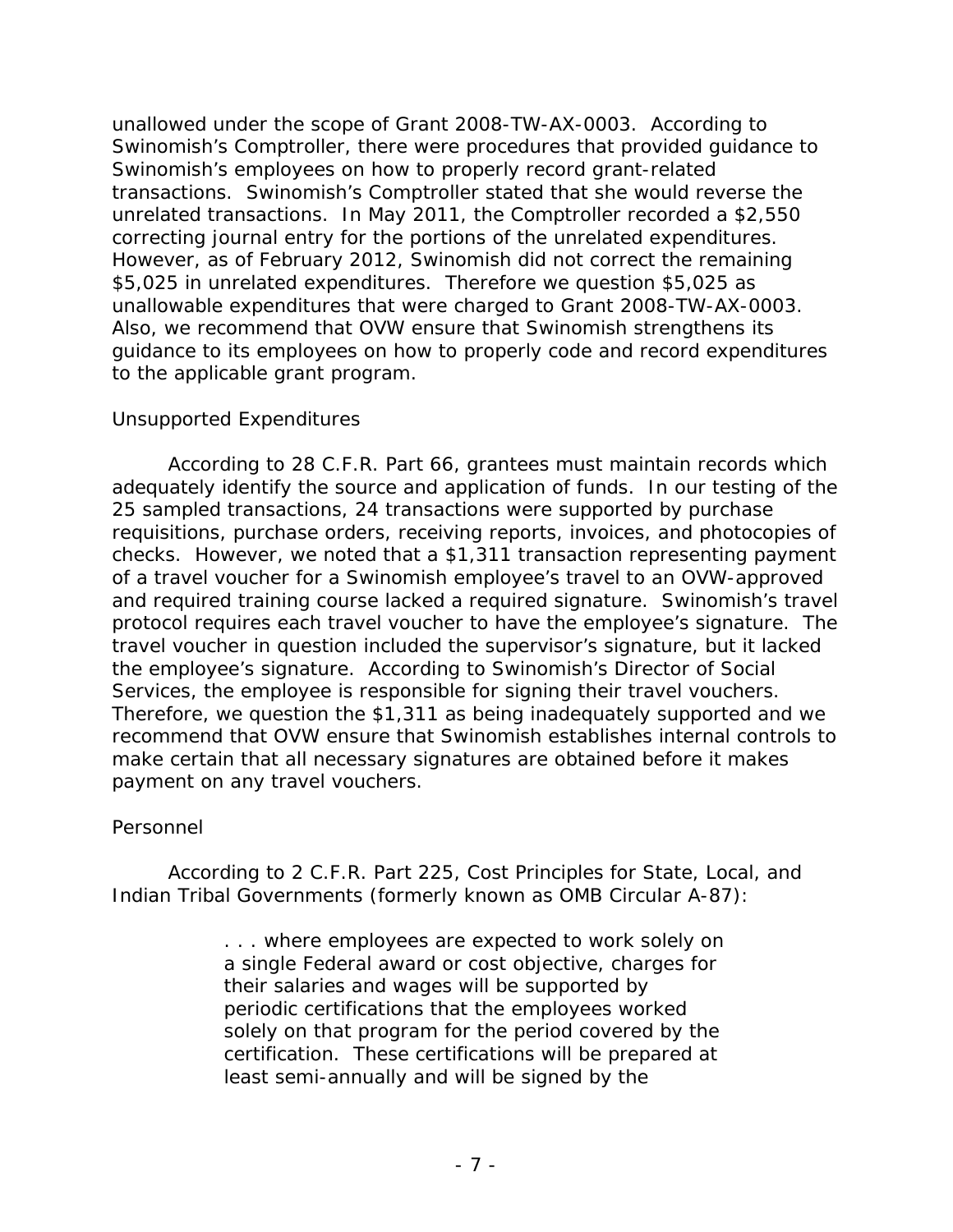employee and supervisory official having first-hand knowledge of the work performed by the employee.

Additionally, 2 C.F.R. 225 requires that the distribution of salaries and wages of employees who work on multiple grants be supported by activity reports to support billable grant-related hours. According to the OVWapproved grant budget, Swinomish planned to pay \$25,577 in salary expense and \$7,673 in fringe benefits for three grant-related tribal employees.

We tested the grant-related payroll expenditures to determine if these expenditures were allowable, reasonable, and adequately supported. Specifically, we selected a judgmental sample of two non-consecutive payroll periods, which included the months of March and December 2010. We also selected at least one payroll period for several personnel who were no longer with the Tribe. In our review of timesheets for these months, we found: that Swinomish employees did not maintain adequate supporting documentation for about \$6,881 worth of grant-related salaries, including one timesheet that had a \$100 mathematical error, and \$637 in non-grant related hours were charged to the OVW grant that we audited. Specifically, when we reviewed the timesheets for Swinomish's Mental Health Supervisor and Family Service Coordinator, we discovered that actual grant-related hours worked were not specified on a timesheet. Instead, a flat percentage of the Mental Health Supervisor's and Family Service Coordinator's salaries were allocated to the grant. Neither position worked exclusively on the OVW grant that we audited. We asked Swinomish's Social Services Program Director why a flat percentage of his salary was allocated to the grant instead of actual hours worked. He stated that grant-funded employees are directed with dedicating a certain portion of their billable hours to grantrelated activities and those grant-funded employees are aware of how much time they should devote to grant-related activities. In accordance with 2 C.F.R. Part 225, a distribution of salaries should be supported by timesheets, therefore only actual hours worked on grant-related activities supported by a timesheet should be charged to the grant. Regarding the mathematical error, we noted in our examination of the employee's timesheet that the employee miscalculated the number of hours that she had worked. In addition, in our review of timesheets for two employees, we identified non-grant related hours totaling \$637 that were charged to the grant we audited. As a result, we questioned \$6,881 of personnel expenses as being inadequately supported. We did not question the \$637 in unallowable hours charged to the grant because of its *de minimis* nature. We recommend that OVW remedy the questioned costs and ensure that Swinomish implement controls to make sure that personnel expenditures are accurate and adequately supported.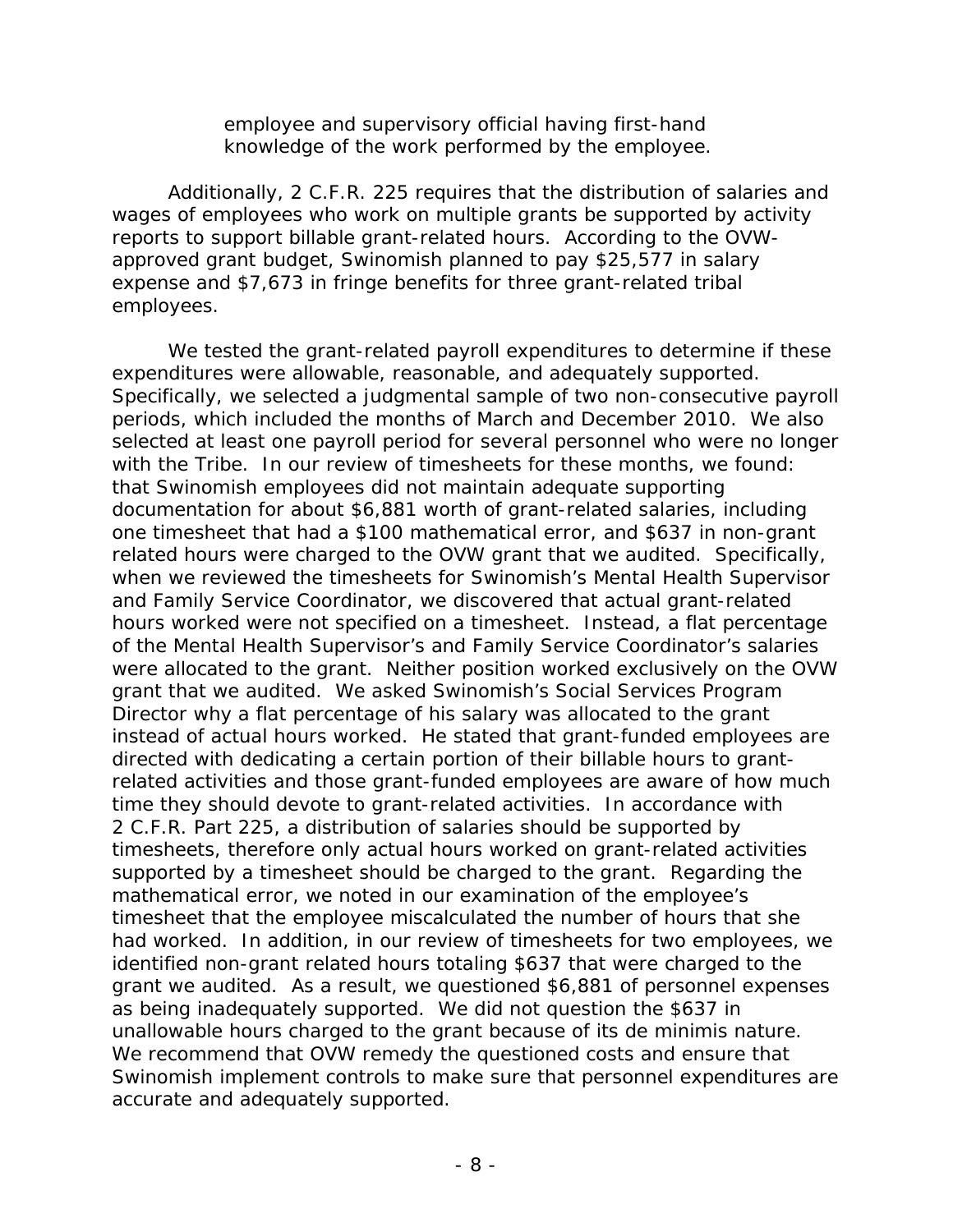#### *Non-Supplanting Requirement*

According to the *OJP Financial Guide*, "federal funds must be used to supplement existing funds for program activities and must not replace those funds that have been appropriated for the same purpose." In February 2008, Swinomish agreed to abide by the non-supplanting requirement when the Director of Social Services signed a non-supplanting assurance. All of the grant-related Swinomish employees were assigned to either its Department of Social Services or Health Clinic. To test whether grant funds were used by Swinomish to supplant local funding, we reviewed the annually budgeted staffing levels for Swinomish's Department of Social Services and Health Clinic from January 2008 through July 2011 and we compared the budgeted staffing levels to the actual headcount levels for the same time frame. As a result, we found that Swinomish complied with the grant's nonsupplanting requirement.

#### *Indirect Costs*

According to the *OJP Financial Guide* "indirect costs are costs of an organization that are not readily assignable to a particular project, but are necessary to the operation of the organization and the performance of the project." According to Swinomish's grant general ledger, the Tribe charged indirect costs to the grant. According to the OVW-approved budget, Swinomish was allowed to charge indirect costs to the grant. Swinomish's official approved indirect cost rate was approximately 34 percent for 2009 and approximately 32 percent for 2010. $4\,$  $4\,$  We selected a judgmental sample of 10 indirect cost charges that were recorded on the grant general ledger in order to test the charges and determine if the indirect costs were allowable, reasonable, and adequately supported. We found all of the sampled indirect cost charges were adequately supported. However, Swinomish did not charge the official approved indirect cost rate to the grant, but instead it utilized a different, higher rate. As a result, Swinomish overcharged the grant by \$3,851 (see Exhibit 3).

<span id="page-13-0"></span> $\overline{a}$ <sup>4</sup> Swinomish's approved indirect cost rates were approved by its cognizant federal agency, the Department of the Interior.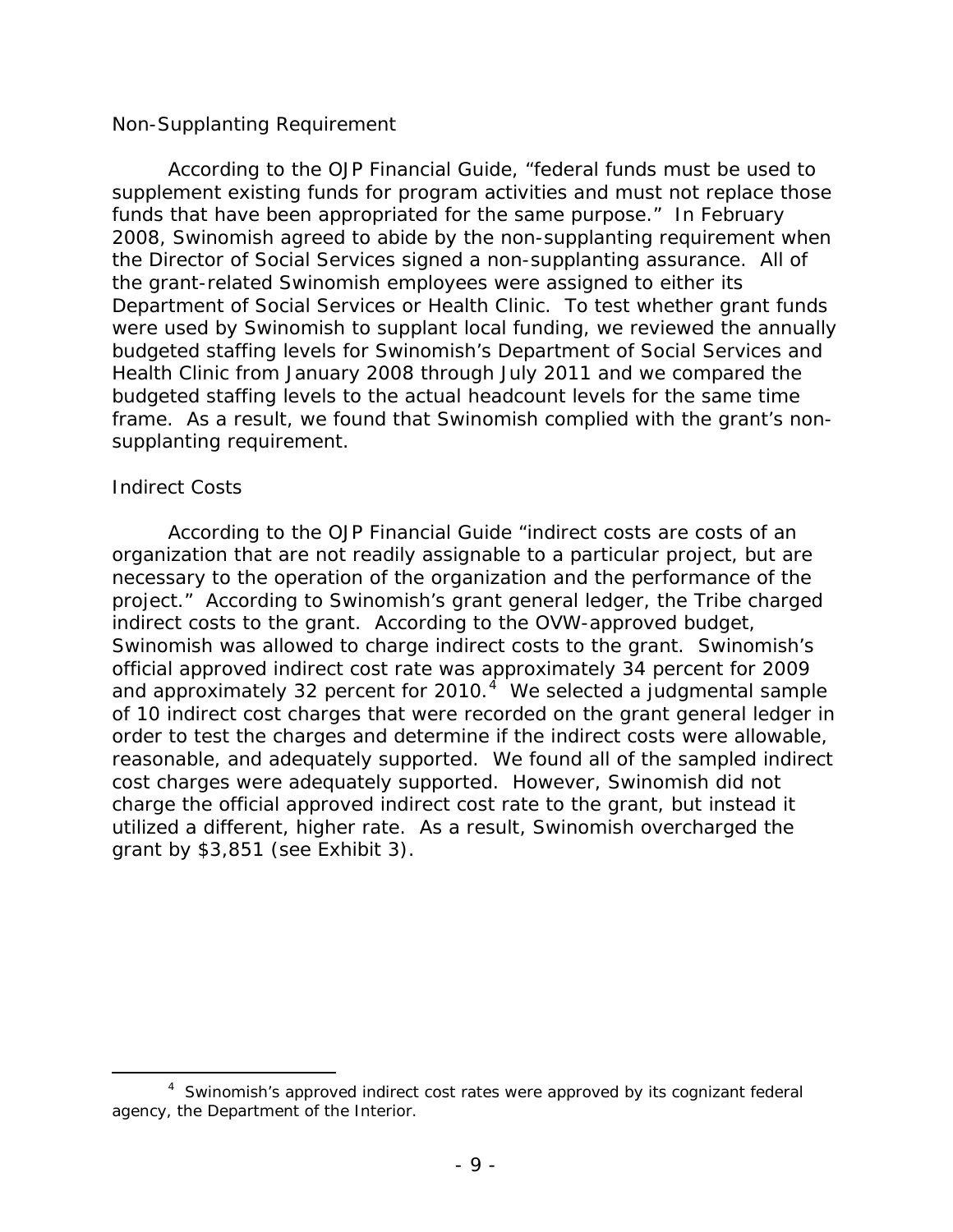|                 |                                                            | FOR GRANT 2008-TW-AX-0003                     |                 |                 |                   |
|-----------------|------------------------------------------------------------|-----------------------------------------------|-----------------|-----------------|-------------------|
|                 | <b>SWINOMISH-</b><br><b>DETERMINED</b><br><b>BASIS FOR</b> | OIG-<br><b>DETERMINED</b><br><b>BASIS FOR</b> | <b>INDIRECT</b> | <b>INDIRECT</b> |                   |
|                 | <b>INDIRECT COST</b>                                       | <b>INDIRECT COST</b>                          | COST-           | COST-           |                   |
| <b>DATE</b>     | <b>CALCULATION</b>                                         | <b>CALCULATION</b>                            | <b>ALLOWED</b>  | <b>CHARGED</b>  | <b>DIFFERENCE</b> |
| MAR 2009        | \$<br>1,055                                                | 1,124<br>\$                                   | 383<br>\$.      | 918<br>\$       | (535)<br>\$       |
| <b>JUL 2009</b> | 4,036                                                      | 4,036                                         | 1,376           | 1,504           | (128)             |
| <b>AUG 2009</b> | 3,312                                                      | 3,312                                         | 1,129           | 1,162           | (33)              |
| <b>OCT 2009</b> | 6,454                                                      | 5,963                                         | 2,033           | 1,985           | 48                |
| <b>NOV 2009</b> | 6,236                                                      | 6,236                                         | 2,126           | 2,188           | (62)              |
| <b>DEC 2009</b> | 6,677                                                      | 6,677                                         | 2,276           | 2,343           | (67)              |
| MAR 2010        | 6,013                                                      | 9,479                                         | 3,025           | 2,969           | 56                |
| <b>JUL 2010</b> | 11,864                                                     | 12,973                                        | 4,140           | 4,163           | (23)              |
| <b>SEP 2010</b> | 9,479                                                      | 15,411                                        | 4,918           | 4,808           | 110               |
| <b>DEC 2010</b> | 12,525                                                     | 12,525                                        | 3,997           | 7,214           | (3, 217)          |
| <b>TOTAL</b>    |                                                            |                                               |                 |                 | \$(3,851)         |

**EXHIBIT 3 INDIRECT COSTS ALLOWED VS. INDIRECT COSTS CHARGED FOR GRANT 2008-TW-AX-0003** 

Source: OIG analysis of Swinomish's indirect costs and general ledger

We asked the Swinomish Comptroller about the discrepancy in the amount of indirect cost that was charged to the grant. The Comptroller explained that she utilized the rate that was listed on the OVW-approved budget. The OVW-approved budget specified an indirect cost rate of approximately 35 percent, which was higher than the official approved indirect cost rate as established by Swinomish's federal cognizant agency, the Department of the Interior. However, even when we took into consideration the rate shown on the OVW-approved budget, it still did not account for the discrepancies between what was allowed and what was charged to the grant. Further, according to the grant's award requirements, Swinomish was required to submit a Grant Adjustment Notice (GAN) to OVW in order to update the indirect cost rate and make it comparable to the indirect cost rate that was approved by the Department of the Interior. In our review of OJP's Grant Management Systems (GMS), as of February 2012, we did not find that Swinomish submitted to OVW a GAN requesting its approval to utilize the Department of the Interior's approved rate for the OVW grant. Since a GAN was not obtained to approve the indirect cost rate charged by Swinomish and Swinomish was not using its cognizant agency's approved indirect cost rate, we questioned \$3,851 of unallowed indirect costs expenditures.

### **Budget and Management**

According to the *OJP Financial Guide,* any budget modifications in excess of 10 percent of the total grant award require a GAN as it is considered to be a programmatic change. We reviewed the OVW approved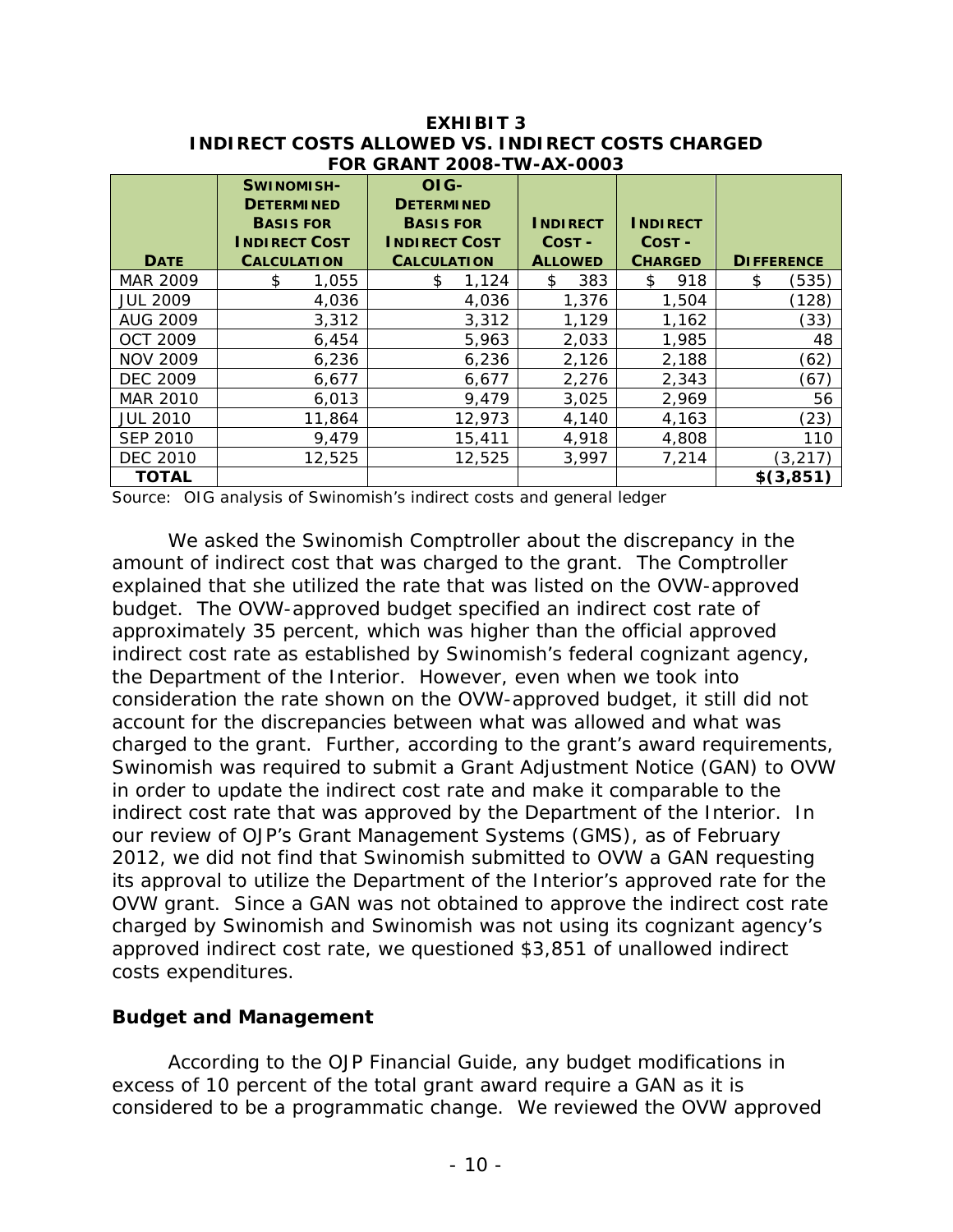budget and all GANs that OVW approved. The OVW-approved grant budget included \$203,333 primarily for consultant services such as the development and maintenance of a domestic violence prevention program at Swinomish. However, instead of acquiring contractors, Swinomish hired employees for the following six positions: (1) Batter Intervention Program Counselor, (2) Victim's Counselor, (3) Victim's Advocate, (4) Mental Health Supervisor, (5) Family Services Coordinator, and (6) Domestic Violence Youth Education Provider. We asked Swinomish officials why the additional positions were hired as these positions were not part of the original budget that it submitted to OVW for approval. Swinomish officials explained that it was difficult for the Tribe to find contractors to provide the required services for its domestic violence program. As a solution, Swinomish instead hired staff members to fill the needed positions. Since these positions were already listed in the contractor's section of the OVW-approved budget, Swinomish did not consider it necessary to notify OVW of this change and seek OVW's approval. Exhibit 4 compares Swinomish's OVW-approved budget to its actual expenditures as of January 31, 2011.

|                        | BUDGET VS. ACTUAL EXPENDITURES BY CATEGORY<br>FOR GRANT 2008-TW-AX-0003 |                                               |                                    |                                   |
|------------------------|-------------------------------------------------------------------------|-----------------------------------------------|------------------------------------|-----------------------------------|
| <b>COST CATEGORIES</b> | <b>BUDGET</b>                                                           | <b>ACTUAL</b><br><b>EXPENSE</b><br>(01/31/11) | <b>OVER/UNDER</b><br><b>BUDGET</b> | <b>PERCENT</b><br>OF TOTAL<br>(%) |
| Personnel              | 25,577<br>\$                                                            | 93,170<br>S                                   | 67,593<br>\$                       | 17.3                              |
| <b>Fringe Benefits</b> | 7,673                                                                   | 13,859                                        | 6,186                              | 1.6                               |
| Travel                 | 16,841                                                                  | 7,403                                         | (9, 438)                           | 2.4                               |
| Equipment              | O                                                                       |                                               |                                    | 0.0                               |
| Supplies               | 13,413                                                                  | 14,652                                        | 1,239                              | 0.3                               |
| Contractual            | 203,333                                                                 | 2,349                                         | (200, 984)                         | 51.4                              |

Other 22,800 2,378 (20,422) **5.2** 

**INDIRECT** 101,634 **N/A<sup>[5](#page-15-0)</sup>** 

**EXHIBIT 4 BUDGET VS. ACTUAL EXPENDITURES BY CATEGORY**

Source: OIG analysis of OVW and Swinomish records

 **TOTAL \$391,271** 

**SUBTOTAL OF DIRECT**  $\begin{array}{|c|c|c|c|c|} \hline \text{$} & \text{\$} & \text{\$} & \text{\$} & \text{\$} & \text{\$} & \text{\$} & \text{\$} & \text{\$} & \text{\$} & \text{\$} & \text{\$} & \text{\$} & \text{\$} & \text{\$} & \text{\$} & \text{\$} & \text{\$} & \text{\$} & \text{\$} & \text{\$} & \text{\$} & \text{\$} & \text{\$} & \text{\$} & \text{\$} & \text{\$} & \text{\$} & \text{\$} & \text{\$} &$ 

As shown in Exhibit 4, Swinomish overspent \$75,018 in three budget categories (personnel costs, fringe benefits, and supplies), exceeding the total approved budget amount of \$391,271 by 19 percent. Swinomish is allowed to exceed the budgeted amounts up to a maximum of 10 percent (\$39,127) without OVW approval. Changes exceeding 10 percent require

<span id="page-15-0"></span> $\frac{1}{5}$ <sup>5</sup> The *OJP Financial Guide*, which states the movement in dollars between budget categories is allowed up to 10 percent of the total budget amount, does not apply to indirect costs.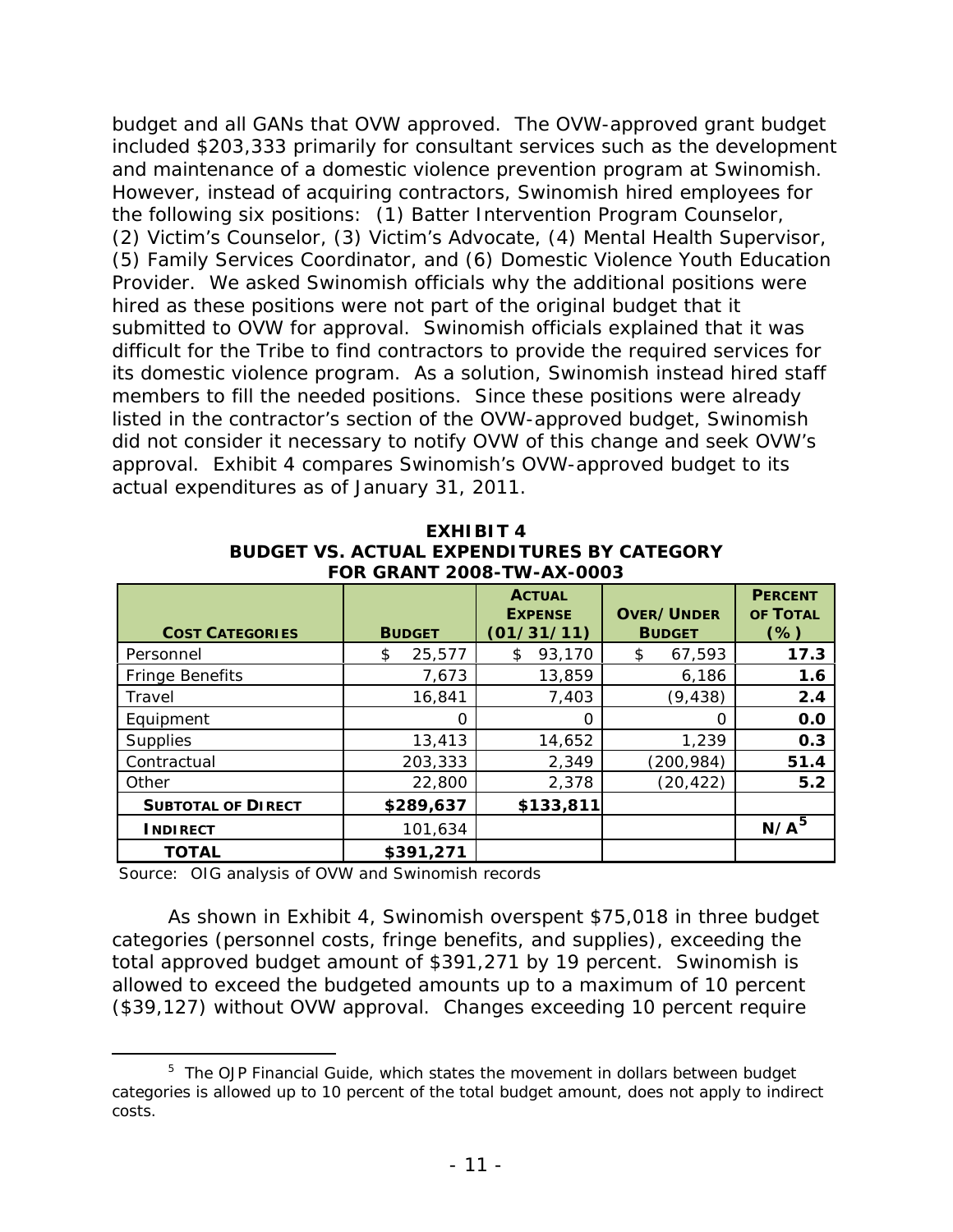OVW's approval before the changes are implemented. Swinomish failed to obtain pre-approval from OVW for its programmatic changes to its grant project. We discussed our finding with Swinomish's Program Director and he stated that a GAN would be submitted to OVW. As of February 2012, a GAN has not been submitted. We recommend that OVW remedy the \$35,891 in unallowable questioned costs.

### **Reporting Requirements**

According to OJP, award recipients were required to submit quarterly Financial Status Reports (FSR) up until the end of FY 2009 and effective at the start of FY 2010, the quarterly Federal Financial Report (FFR) replaced the FSR. Award recipients are also required to submit semiannual Progress Reports. These reports describe the status of the funds, compare actual accomplishments to the objectives of the grant, and report other pertinent information. We reviewed the FSRs and FFRs that Swinomish submitted to OJP, and Progress Reports that Swinomish submitted to OVW in order to determine whether each report was accurate and submitted in a timely manner.

### *Financial Reports*

According to the *OJP Financial Guide*, FSRs were due 45 days after the last day of each calendar quarter with the final FSR due 90 days after the end of the grant period. Beginning on October 1, 2009, the FFR replaced the FSR. FFRs are due 30 days after the end of each calendar quarter with the final FFR due 90 days after the end of the grant period. We reviewed all of the FSRs and FFRs that Swinomish submitted to determine if Swinomish submitted these reports on time. As shown in Exhibit 5, we found that Swinomish submitted one FSR 3 days late, one FFR 1 day late, and a combination of nine FSRs and FFRs were submitted in a timely manner. Given that only one FSR was submitted a total of 3 days late and one FFR was submitted only 1 day late, we did not take exception to these two late filings.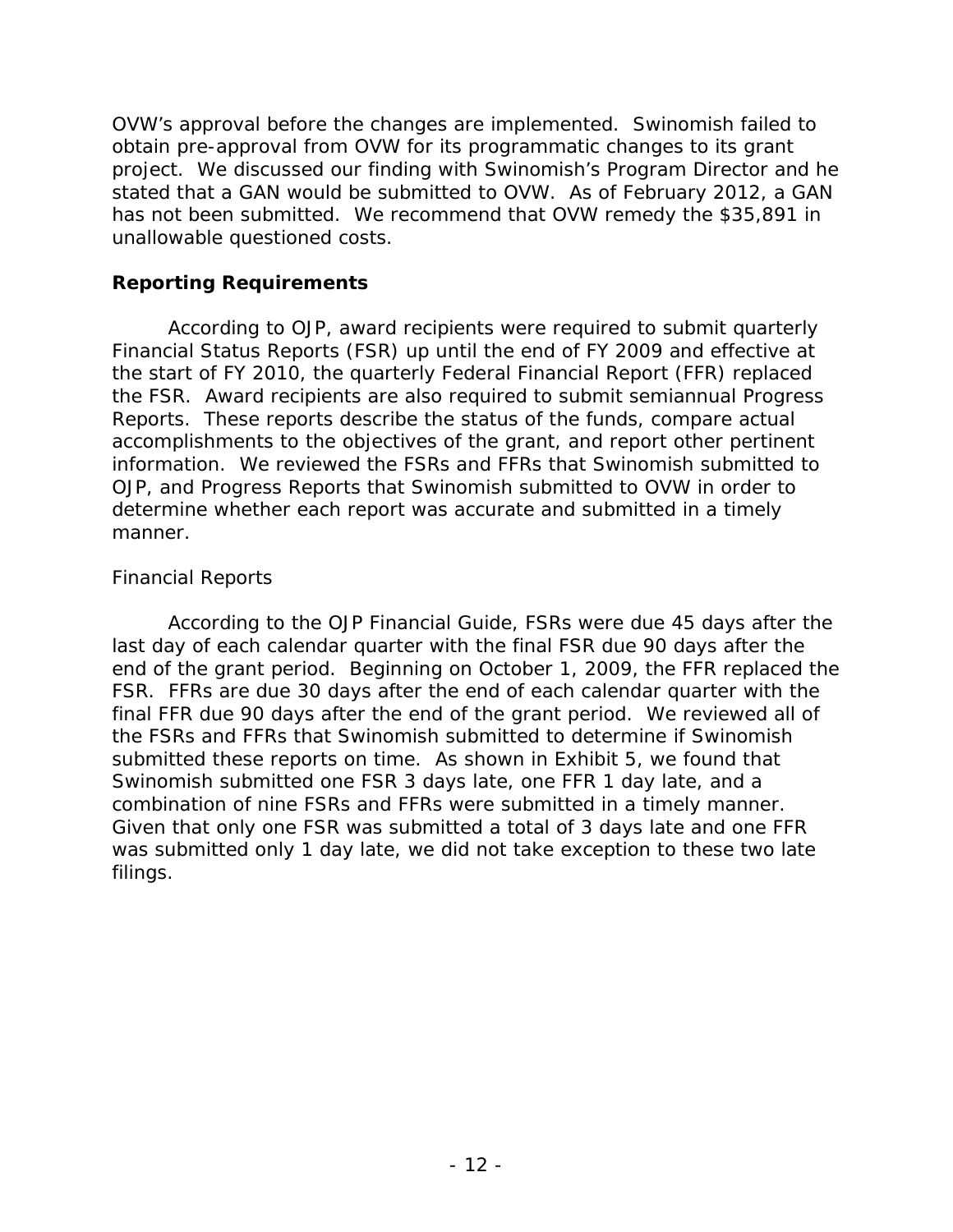| <b>Report</b><br>No. | <b>Reporting Period</b> | <b>Report</b><br><b>Due Date</b> | Date<br><b>Submitted</b> | <b>Days</b><br>Late |
|----------------------|-------------------------|----------------------------------|--------------------------|---------------------|
|                      | 07/01/08 to 09/30/08    | 11/14/08                         | 11/17/08                 | 3                   |
| $\mathcal{P}$        | 10/01/08 to 12/31/08    | 02/14/09                         | 02/04/09                 | O                   |
| 3                    | 01/01/09 to 03/31/09    | 05/15/09                         | 05/14/09                 | $\Omega$            |
| 4                    | 04/01/09 to 06/30/09    | 08/14/09                         | 07/09/09                 | 0                   |
| 5                    | 07/01/09 to 09/30/09    | 11/14/09                         | 10/22/09                 | O                   |
| 6                    | 10/01/09 to 12/31/09    | 01/30/10                         | 01/27/10                 | O                   |
|                      | 01/01/10 to 03/31/10    | 04/30/10                         | 04/19/10                 | O                   |
| 8                    | 04/01/10 to 06/30/10    | 07/30/10                         | 07/14/10                 | O                   |
| 9                    | 07/01/10 to 09/30/10    | 10/30/10                         | 10/27/10                 | 0                   |
| $10 \,$              | 10/01/10 to 12/31/10    | 01/30/11                         | 01/31/11                 |                     |
| 11                   | 01/01/11 to 03/31/11    | 04/30/11                         | 04/18/11                 | ∩                   |

**EXHIBIT 5 FINANCIAL STATUS REPORT AND FEDERAL FINANCIAL REPORT HISTORY GRANT 2008-TW-AX-0003**

Source: OIG analysis of FSRs and FFRs

According to 28 C.F.R. § 66.20, grantees are required to disclose accurate, current, and complete financial results for financially assisted activities. We reviewed each FSR and FFR to determine whether the reports contained accurate information related to actual expenditures for the award. As shown in Exhibit 6, we compared the FSRs and FFRs to Swinomish's general ledger and we found the FSRs and FFRs to be generally inaccurate.

#### **EXHIBIT 6 ACCURACY OF SWINOMISH'S FINANCIAL STATUS REPORTS AND FEDERAL FINANCIAL REPORTS GRANT 2008-TW-AX-0003**

| <b>Report</b><br>No. | <b>Reporting Period</b> | <b>Cumulative</b><br><b>Expenditures</b><br><b>Reported on</b><br><b>FSR/FFR</b> | <b>Cumulative</b><br><b>Grant-Related</b><br><b>Expenditures</b> | <b>Difference</b><br>Between FSRs/<br><b>FFRs and</b><br><b>Accounting</b><br><b>Records</b> |
|----------------------|-------------------------|----------------------------------------------------------------------------------|------------------------------------------------------------------|----------------------------------------------------------------------------------------------|
|                      | 07/01/08 to 09/30/08    | $\Omega$                                                                         | O                                                                | O                                                                                            |
| $\mathcal{P}$        | 10/01/08 to 12/31/08    | 251                                                                              | 251                                                              |                                                                                              |
| 3                    | 01/01/09 to 03/31/09    | 3,535                                                                            | 3,604                                                            | (69)                                                                                         |
| 4                    | 04/01/09 to 06/30/09    | 18,158                                                                           | 18,070                                                           | 88                                                                                           |
| 5                    | 07/01/09 to 09/30/09    | 37,095                                                                           | 36,210                                                           | 885                                                                                          |
| 6                    | 10/01/09 to 12/31/09    | 62,977                                                                           | 61,601                                                           | 1,376                                                                                        |
|                      | 01/01/10 to 03/31/10    | 78,228                                                                           | 79,245                                                           | (1, 017)                                                                                     |
| 8                    | 04/01/10 to 06/30/10    | 103,145                                                                          | 106,566                                                          | (3, 421)                                                                                     |
| 9                    | 07/01/10 to 09/30/10    | 137,684                                                                          | 143,920                                                          | (6, 236)                                                                                     |
| 10                   | 10/01/10 to 12/31/10    | 177,771                                                                          | 177,532                                                          | 239                                                                                          |
| 11                   | 01/01/11 to 03/31/11    | 222,838                                                                          | 221,206                                                          | 1,632                                                                                        |

Source: OIG analysis of Swinomish's accounting records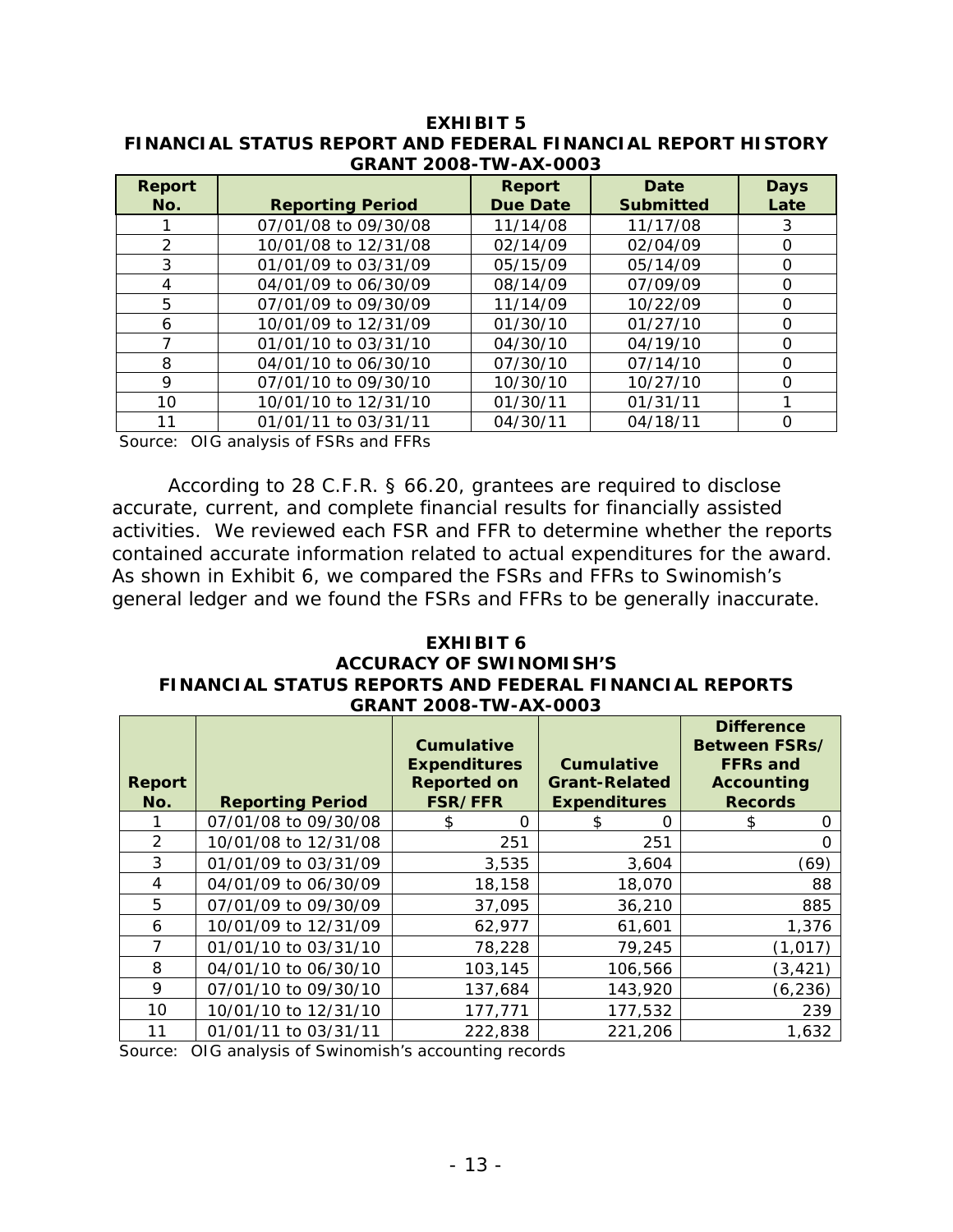The financial reports were prepared by Swinomish's Comptroller and Senior Accountant. Swinomish officials who were responsible for the preparation and submission of the FSRs and FFRs, told us that they utilized the grant's general ledger in preparing the financial reports and waited until closing adjustments to the grant's general ledger were made before preparing the financial reports. However, we found that only two financial reports were accurate, four reports overstated its cumulative expenditures, and five reports understated its cumulative expenditures. Swinomish officials could not explain what caused the differences. We recommend that the OVW ensure that Swinomish prepares and submits accurate financial reports.

#### *Progress Reports*

According to the *OJP Financial Guide,* grantees are required to submit program performance reports, or Progress Reports, twice a year. In preparing the Progress Reports, the grantee is required to comment on its success in performing grant-related activities and its progress in accomplishing the grant objectives as stipulated in the grant application and award documentation. These Progress Reports are due 30 days after the reporting period. We reviewed the semi-annual Progress Reports to determine if the reports were submitted in a timely manner and were accurate.

| Report<br>No. | <b>Reporting Period</b> | Report<br><b>Due Date</b> | Date<br><b>Submitted</b> | <b>Days</b><br>Late |
|---------------|-------------------------|---------------------------|--------------------------|---------------------|
|               | 07/01/08 - 12/31/08     | 01/30/09                  | 02/04/09                 | 5                   |
| $\mathcal{P}$ | 01/01/09 - 06/30/09     | 07/30/09                  | 07/28/09                 |                     |
| 3             | 07/01/09 - 12/31/09     | 01/30/10                  | 01/12/10                 |                     |
|               | 01/01/10 - 06/30/10     | 07/30/10                  | 07/26/10                 |                     |
| 5             | 07/01/10 - 12/31/10     | 01/30/11                  | 02/03/11                 |                     |

#### **EXHIBIT 7 PROGRESS REPORT HISTORY GRANT 2008-TW-AX-0003**

Source: OIG data analysis of OVW data

As shown in Exhibit 7, Swinomish submitted three Progress Reports in a timely manner and it submitted two Progress Reports between 4 to 5 days late. Given that these Progress Reports were filed only 4 and 5 days late, we did not take exception to these late filings. In addition, we reviewed the information that Swinomish included in its 2010 Progress Reports and found the information to be generally accurate.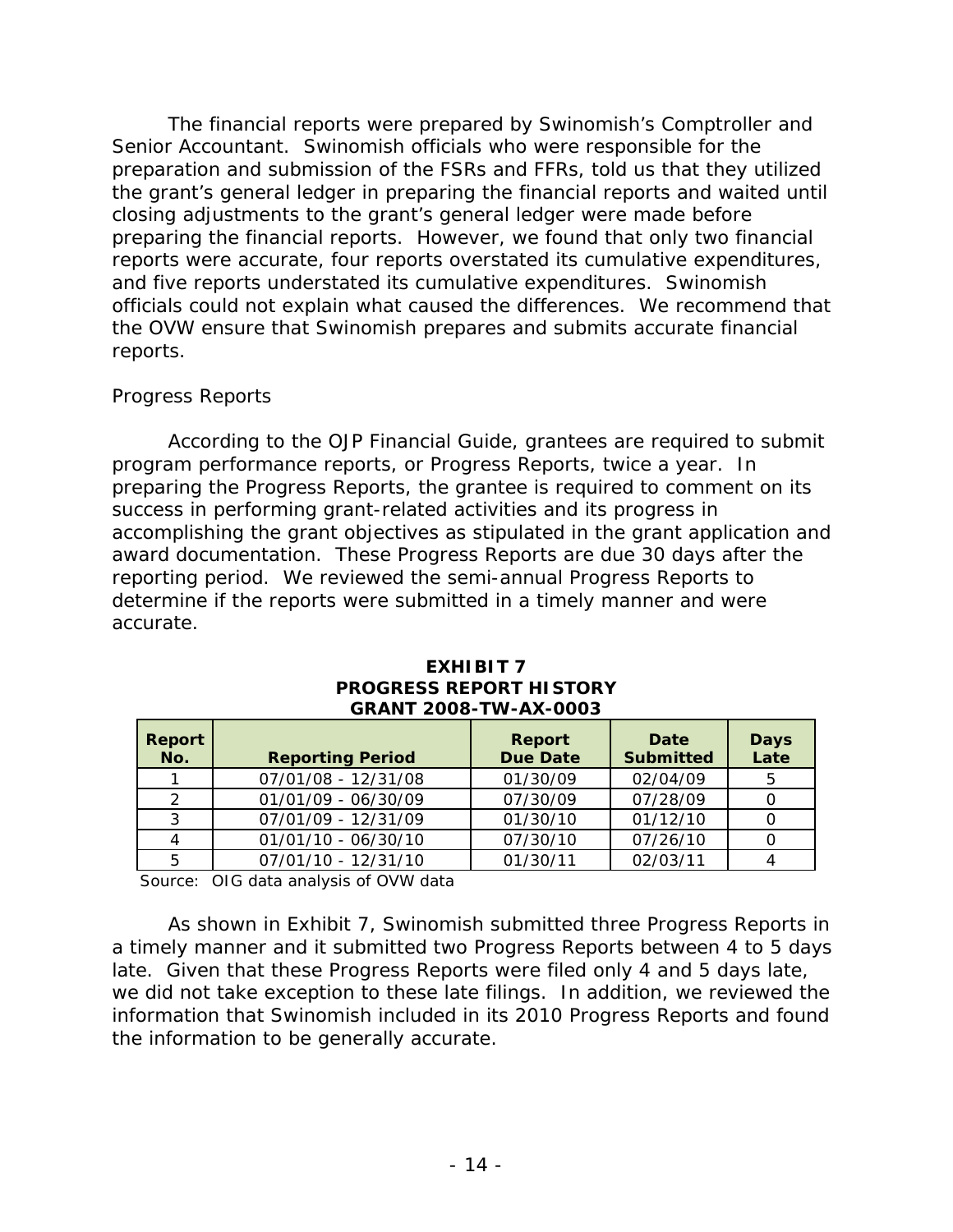### **Compliance with Additional Grant Requirements**

We reviewed Swinomish's compliance with additional grant requirements, such as the grant program's solicitation material and special conditions included as part of the grant's award documentation. We found that Swinomish generally complied with the additional grant requirements, except for one instance of non-compliance.

According to the grant award documentation, Swinomish was required to provide either an Equal Employment Opportunity plan or an exemption form to OJP's Office for Civil Rights (OCR). According to OCR and Swinomish's Human Resources Department, the Tribe did not submit an approved Equal Employment Opportunity plan or an exemption form to OCR. A Swinomish official from its Human Resources Department told us that the Tribe had preferential hiring status. In August 2011, Swinomish provided us with a copy of its Equal Employment Opportunity exemption form. However, as of September 2011, OCR had not received the Tribe's exemption form. When we checked with OCR again in March 2012, OCR stated that it had not yet received Swinomish's Equal Employment Opportunity exemption form. We recommend that OVW ensure that Swinomish complies with the award requirement by providing to OCR either an approved Equal Employment Opportunity plan or an exception form.

### **Program Performance and Accomplishments**

According to the grant application, the purpose of the grant was to (1) establish an offender treatment program, referred to as a "batter" treatment program; (2) establish victims' counseling and emergency assistance services; (3) create a community education program; and (4) increase community responsiveness through training and a victim's advocate program. We interviewed Swinomish personnel, observed a youth domestic violence afterschool program, reviewed 911 call statistics, and we analyzed the grant's approved timeline to assess program performance.

We confirmed that Swinomish had a batter treatment program and it was certified by the State of Washington, as required by the grant. Likewise, we confirmed that Swinomish established a victim's counselor program as of February 2011. We also observed a youth domestic violence afterschool program class and we noted that the class was operational as of February 2011. Further, according to Swinomish's Health Services Coordinator, the Tribe disseminated information on domestic violence at a Swinomish Health Fair and informational pamphlets were created and distributed to Tribal members. In addition, Swinomish's local tribal publication, entitled the *Kee Yoks*, contained articles concerning domestic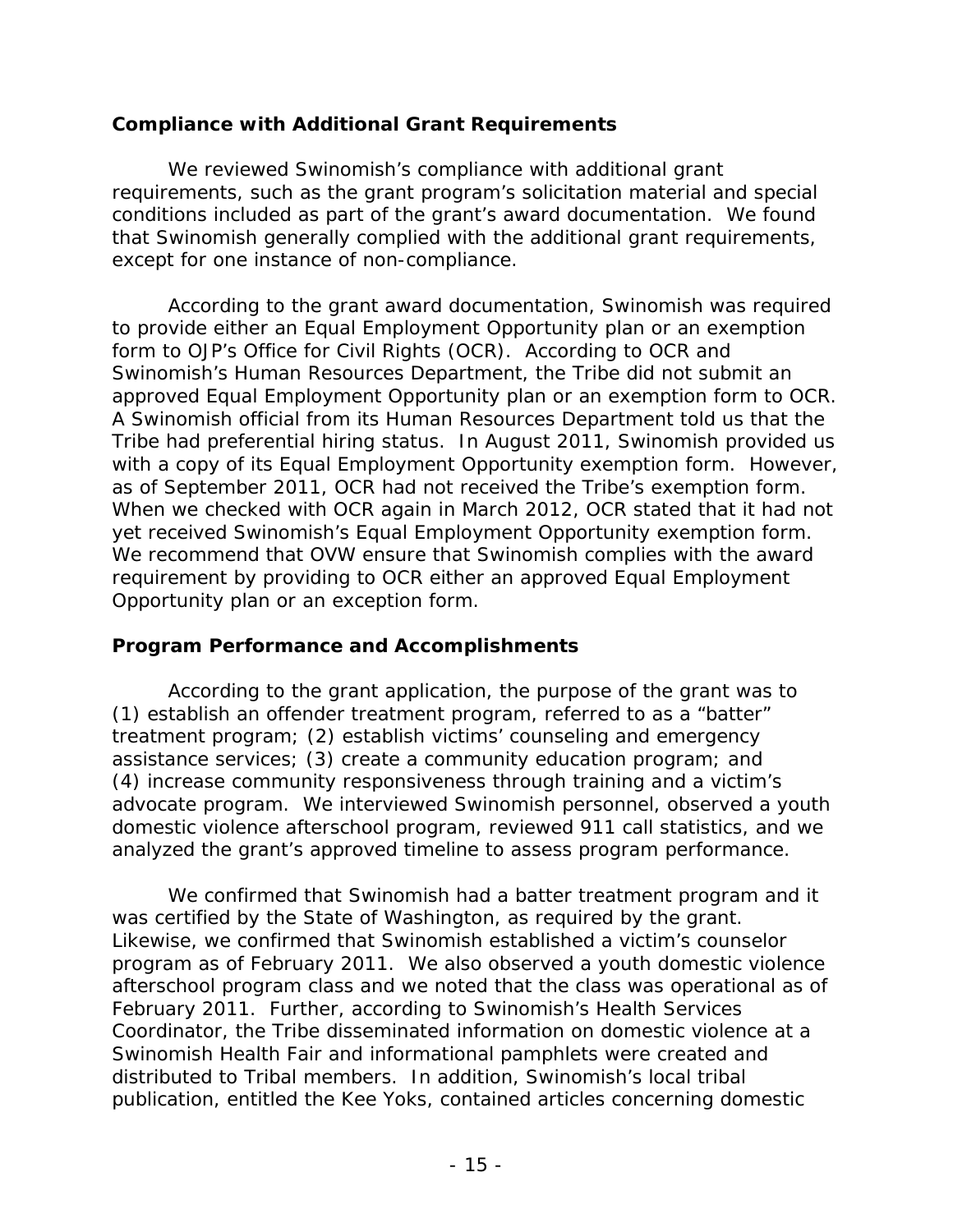violence and information on how to obtain services for victims of domestic violence. We also verified the existence of Swinomish victims advocate program. We reviewed travel vouchers and training agendas to verify that designated Swinomish personnel attended OVW's mandatory training in this subject area. Therefore, based on our review of available documents and our observations, it appeared to us that Swinomish was accomplishing its grant objectives.

### *Grant Application*

In our review of the pre-award process, we analyzed the grant application and we attempted to validate the data reported to OVW. Given that the grant for which Swinomish applied was a discretionary grant, it was important that the Tribe provide to OVW accurate information in order to enable OVW to make an accurate and proper decision on Swinomish's grant award. In Swinomish's grant application, the Tribe stated that from 2003 to 2007 (a 5-year period) there were an estimated 532 domestic violencerelated 911 calls to the Swinomish Police Department. In OVW's award determination letter to Swinomish, OVW misstated that tribal authorities responded to 532 domestic violence 911 calls for the past 4 years. According to the Swinomish Police Department's 911 dispatch statistics for calendar years 2003 to 2010, the Swinomish Police Department responded to 423 domestic violence-related 911 calls. Exhibit 8 provides a breakdown, by calendar year, of the domestic violence-related calls to which the Swinomish Police Department responded.

#### **EXHIBIT 8 DOMESTIC VIOLENCE-RELATED 911 CALLS FOR CALENDAR YEARS 2003 TO 2010 GRANT 2008-TW-AX-0003**

|                                           |    |    |  |    |    | 2003   2004   2005   2006   2007   2008   2009   2010   Total |     |
|-------------------------------------------|----|----|--|----|----|---------------------------------------------------------------|-----|
| Domestic Violence<br><b>Related Calls</b> | 46 | 49 |  | 60 | 58 |                                                               | 423 |

Source: OIG analysis of Swinomish Police Department data

We compared the 911 call data we obtained from the Swinomish Police Department to the information that the Tribe submitted as part of its grant application. The 911 domestic violence call information in Swinomish's grant application was overstated by 248 calls for the period between 2003 and 2007. We asked Swinomish officials to explain the difference in 911 call statistics. According to Swinomish officials, when a call is initially received by the police department, the police records the call as either domestic violence or some other category. However, after the police officers respond to the call, Swinomish officials estimated that 50 percent or more of the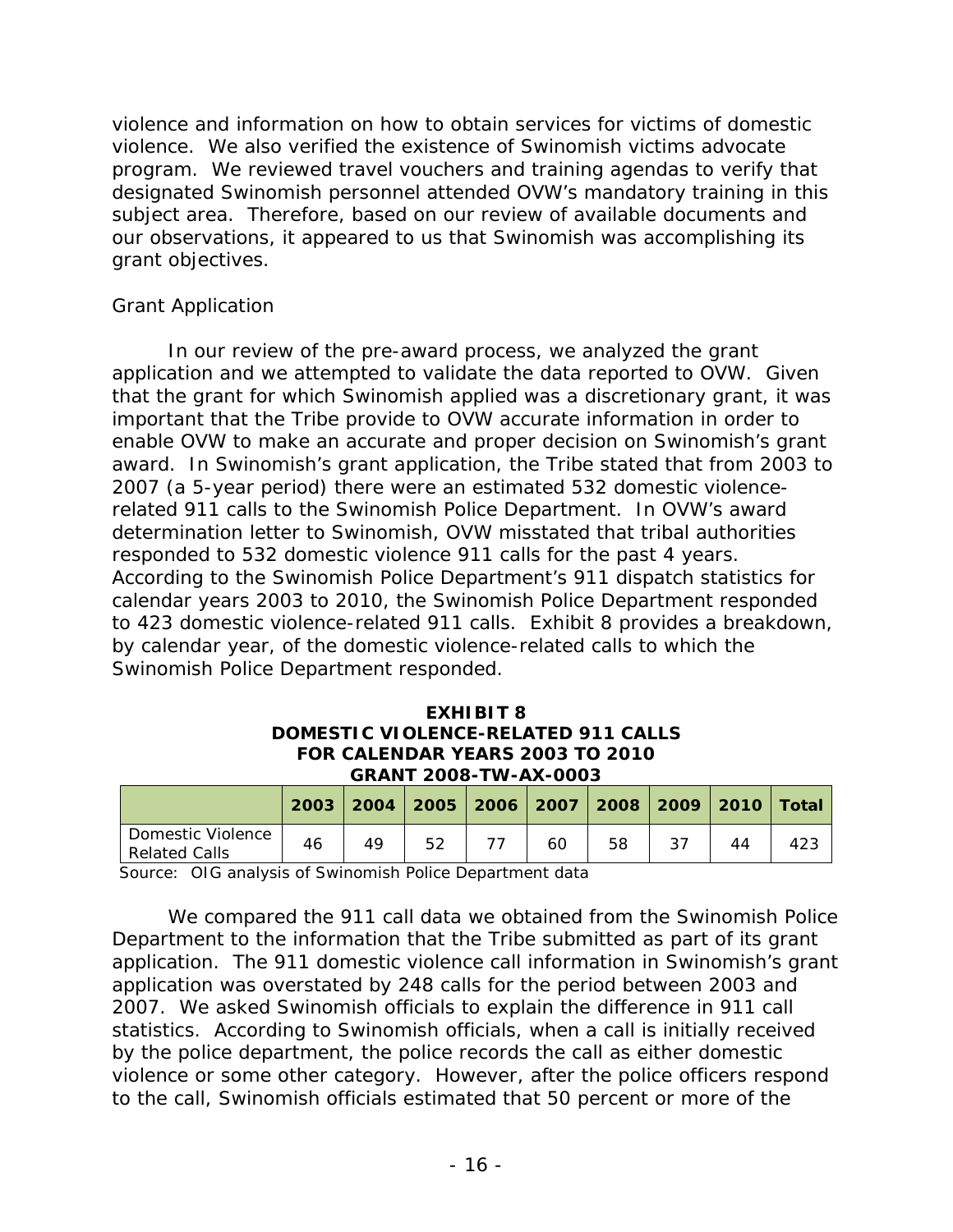"other" category calls should have been marked domestic violence. However, there was no statistical information available for us to verify this assertion. We recommend that OVW ensure Swinomish creates a policy to include only verifiable, adequately supported data when preparing its grant applications in order to provide OVW with accurate information that can be relied upon when grant award decisions are made.

### **Conclusion**

Based on our audit, we found that Swinomish was accomplishing its grant objectives. We observed that Swinomish maintained domestic violence programs as planned in Swinomish's grant application.

However, we also found deficiencies in Swinomish's administration of the grant that it received from OVW. We noted that Swinomish had unsupported and unallowable grant expenditures pertaining to indirect costs, budget modifications, personnel costs, travel, and unrelated expenditures. Specifically, Swinomish applied an incorrect indirect cost rate that differed from the official rate that was approved by Swinomish's cognizant federal agency, resulting in \$3,851 in unallowable expenditures. The *OJP Financial Guide* requires award recipients to seek approval for budgetary changes in excess of 10 percent of the total grant award, which Swinomish failed to do for \$35,891 in budgetary changes. In our testing, we found a travel voucher that was not signed by the traveling employee, as required. In addition, we found that Swinomish charged to the grant \$5,025 in expenditures that belonged to another, unrelated grant. Lastly, Swinomish submitted inaccurate financial reports and we found no evidence that Swinomish submitted an Equal Employment Opportunity exemption form, as required. As a result, we questioned \$52,959 and made 9 recommendations to OVW to ensure appropriate corrective action is taken on our findings.

### **Recommendations**

We recommend that OVW:

- 1. Remedy \$5,025 questioned costs related to unallowable grant expenditures that were unrelated to the grant we audited.
- 2. Ensure that Swinomish provides enhanced guidance to its employees on how to properly code and record expenditures to applicable grant programs.
- 3. Remedy \$1,311 questioned costs related to a travel voucher lacking an employee's signature.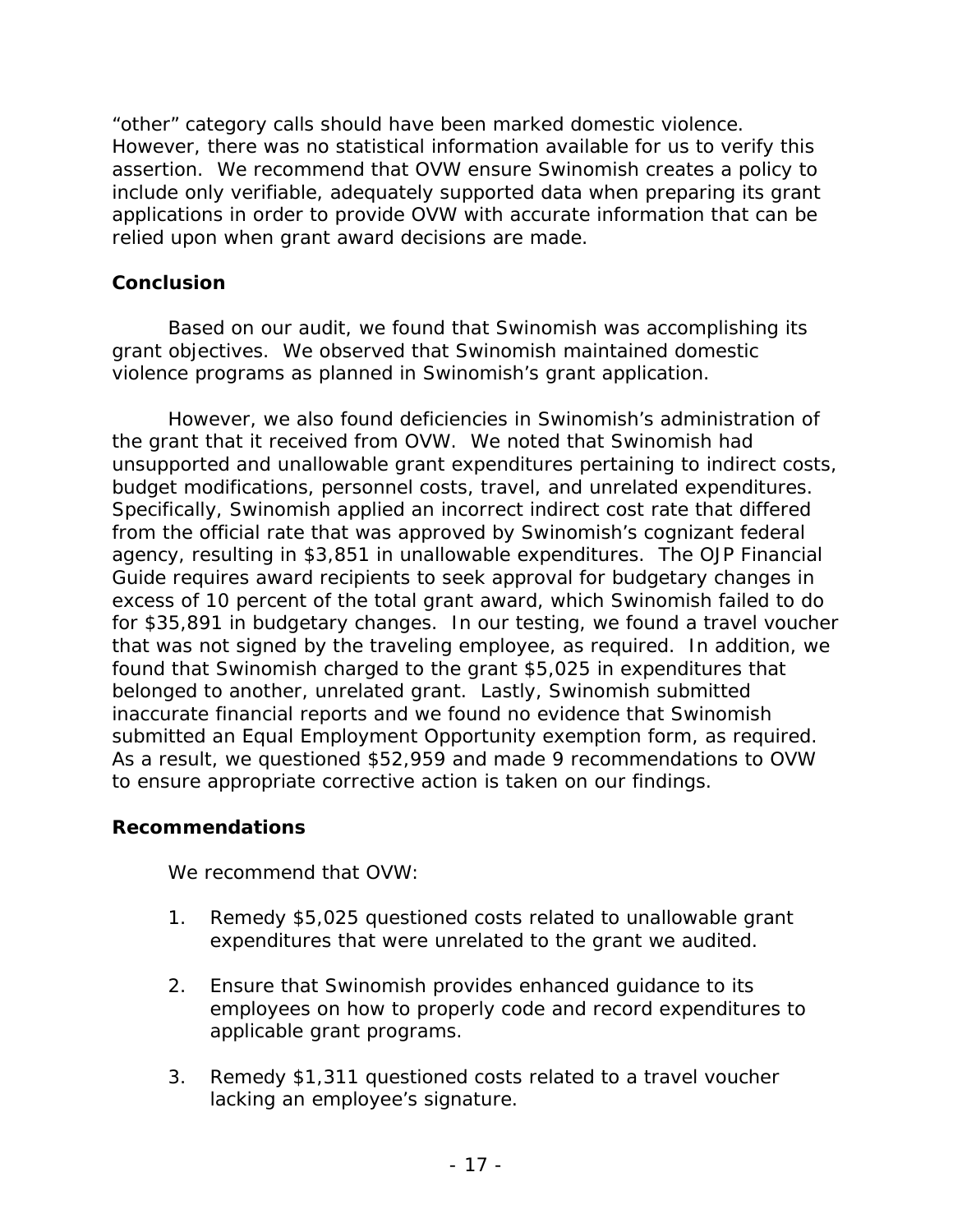- 4. Remedy \$6,881 of inadequately supported payroll expenditures for grant-funded personnel.
- 5. Remedy \$3,851 in unallowed indirect cost expenditures.
- 6. Remedy \$35,891 in unallowable costs related to improper budget and scope modifications.
- 7. Ensure that Swinomish establishes internal controls that make certain that it submits to OVW accurate financial reports.
- 8. Ensure that Swinomish complies with its award requirement by providing to OCR either an approved Equal Employment Opportunity plan or an exception form.
- 9. Ensure that Swinomish creates a policy to include only verifiable, adequately supported data when preparing its grant applications in order to provide OVW with accurate information that can be relied upon when grant award decisions are made.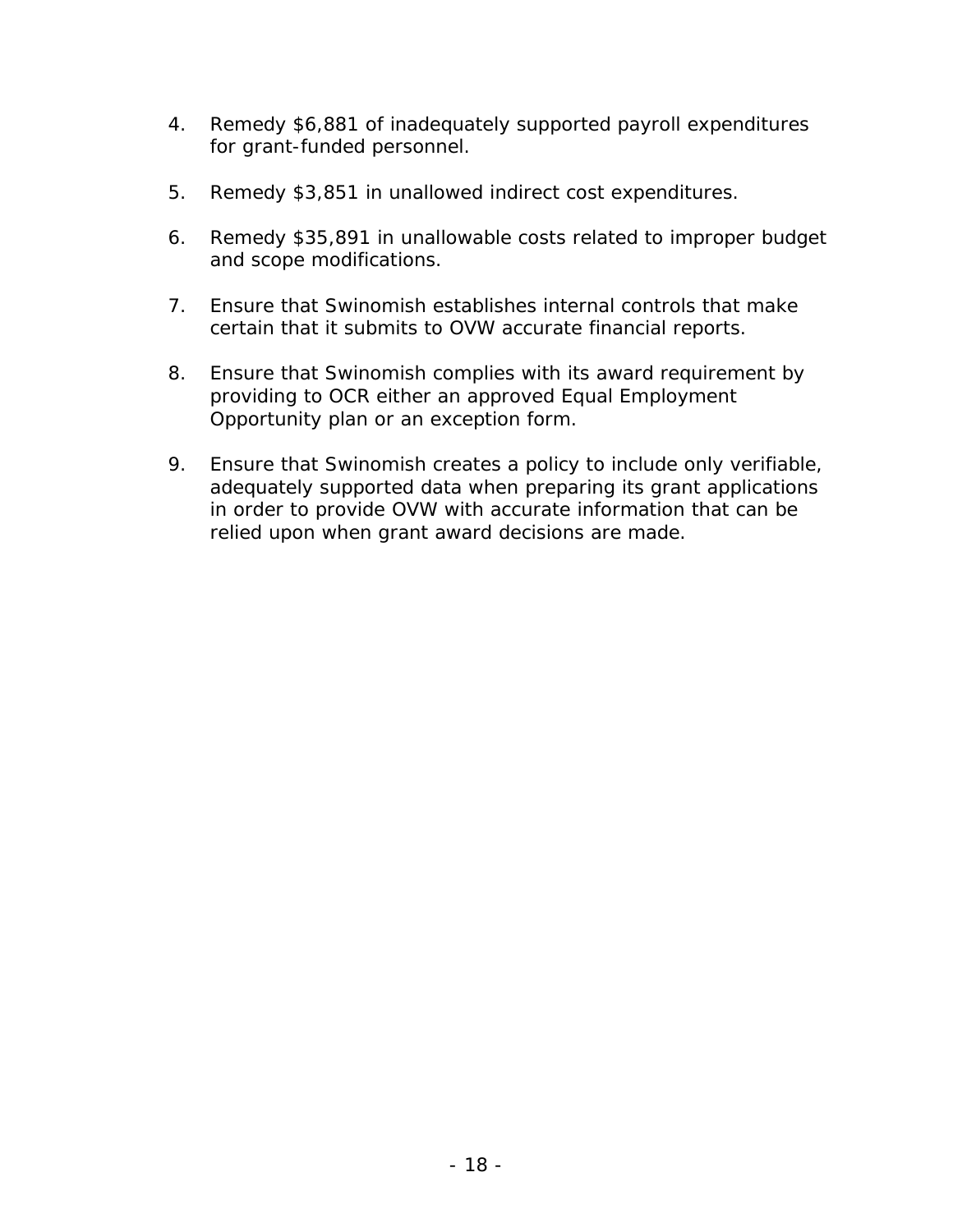# **APPENDIX I**

# **OBJECTIVE, SCOPE, AND METHODOLOGY**

The purpose of our audit was to determine whether costs claimed under Grant 2008-TW-AX-0003 were allowable, reasonable, and in accordance with applicable laws, regulations, guidelines, and terms and conditions of the grant. The objective of our audit was to review performance in the following areas: (1) internal control environment; (2) drawdowns; (3) program income; (4) expenditures including payroll, fringe benefits, indirect costs, and accountable property; (5) matching; (6) budget management; (7) monitoring of sub-recipients and contractors; (8) reporting; (9) award requirements; (10) program performance and accomplishments; and (11) post end date activity. We determined that program income, accountable property, matching, monitoring of subrecipients and contractors, and post end date activity were not applicable to this grant.

We conducted this performance audit in accordance with generally accepted government auditing standards. Those standards require that we plan and perform the audit to obtain sufficient, appropriate evidence to provide a reasonable basis for our findings and conclusions based on our audit objectives. We believe that the evidence obtained provides a reasonable basis for our findings and conclusions based on our audit objectives.

Unless otherwise specified, our audit covered, but was not limited to, activities that occurred between the start of Grant 2008-TW-AX-0003 in August 2008 through May 2011. Further, the criteria we audited against are contained in the *OJP Financial Guide,* Code of Federal Regulation, OMB Circulars and specific program guidance, such as award documents.

In conducting our audit, we performed sample testing in four areas, which included: grant expenditures, personnel costs, financial reports, and progress reports. In this effort, we employed a judgmental sampling design to obtain broad exposure to numerous facets of the grant we reviewed, such as dollar amounts or expenditure categories. We reviewed a judgmentally selected sample of transactions that were recorded in Swinomish's grant related accounting records as of May 2011. This included 25 expenditures related to Grant 2008-TW-AX-0003. Additionally, we judgmental sampled two non-consecutive payroll periods. Further, we tested 2 Progress Reports, 5 FSRs, 6 FFRs, 10 indirect cost expenditures, and 5 drawdowns.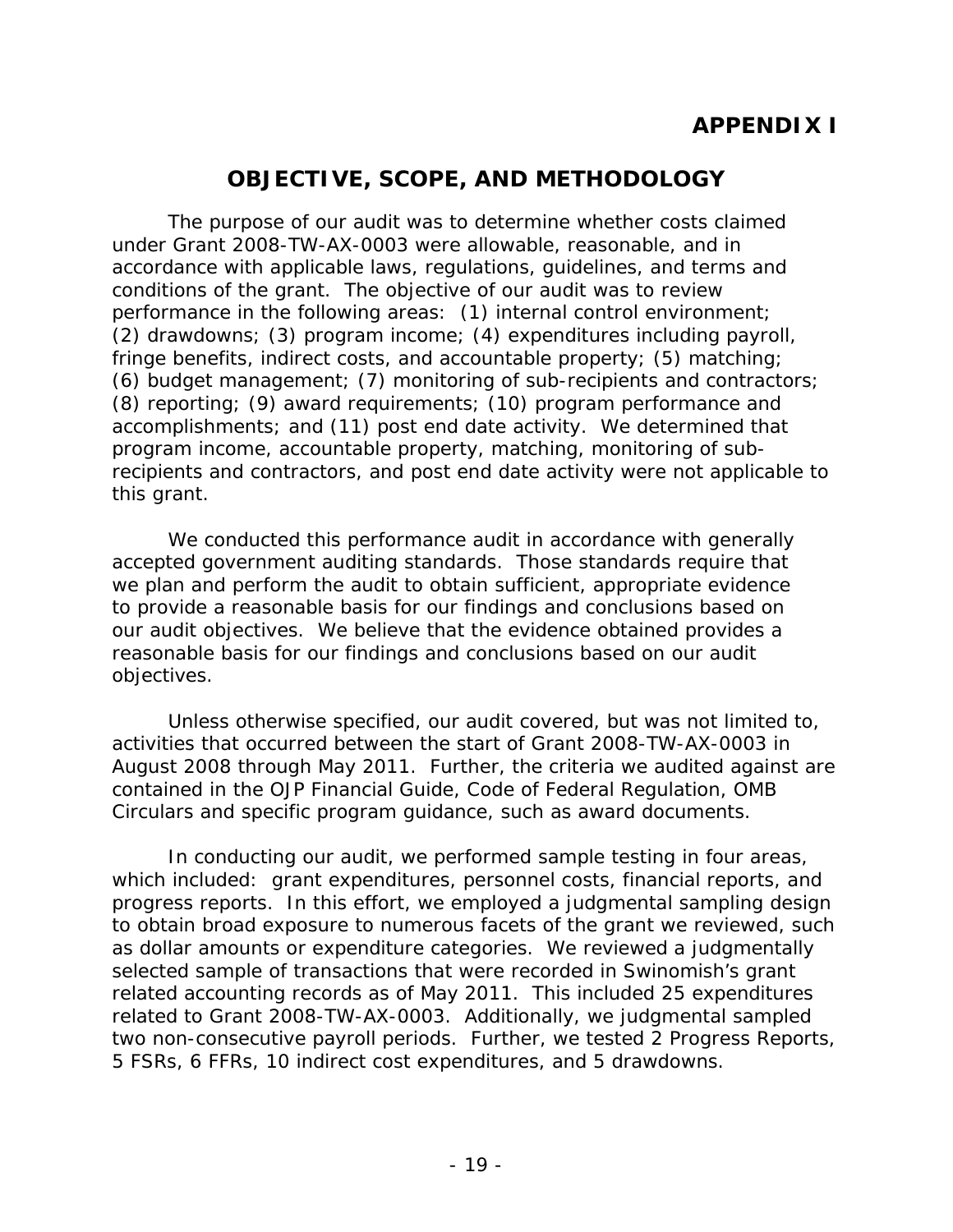We did not test internal controls for Swinomish taken as a whole or specifically for the grant program administered by Swinomish. An independent Certified Public Accountant conducted an audit of Swinomish's financial statements. The results of this audit were reported in the Single Audit Report that accompanied the Independent Auditors' Report for the year ending 2010. The Single Audit Report was prepared under the provisions of OMB Circular A-133. We reviewed the independent auditor's assessment to identify control weaknesses and significant noncompliance issues related to Swinomish or the federal programs it was administering, and assessed the risks of those findings on our audit.

In addition, we reviewed the timeliness and accuracy of FSRs, FFRs, Progress Reports, and evaluated performance to grant objectives. However, we did not test the reliability of the financial management system as a whole, nor did we place reliance on computerized data or systems in determining whether the transactions we tested were allowable, supported, and in accordance with applicable laws, regulations, and guidelines. We also performed limited testing of information obtained from OJP's GMS and found no discrepancies. We thus have reasonable confidence in the GMS data for the purposes of our audit. However, the OIG has not performed tests of the GMS system specifically, and we therefore cannot definitively attest to the reliability of GMS data.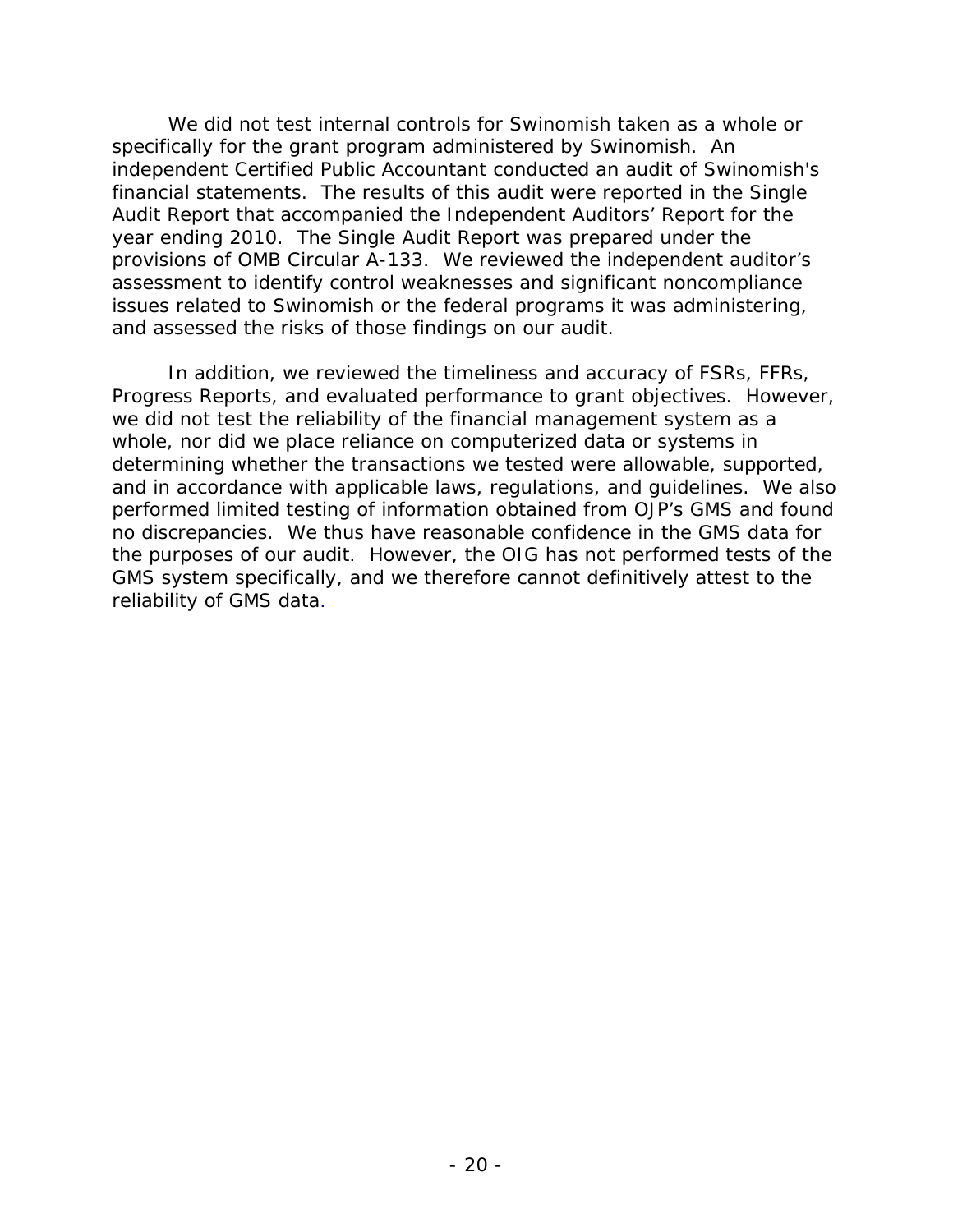## **APPENDIX II**

## **SCHEDULE OF DOLLAR-RELATED FINDINGS**

| <b>QUESTIONED COSTS:</b>                                             |                | <b>AMOUNT (\$) PAGE</b> |                      |
|----------------------------------------------------------------------|----------------|-------------------------|----------------------|
| <b>Unsupported Costs</b>                                             |                |                         |                      |
| Inadequately supported travel expenditures                           | $\mathfrak{S}$ | 1,311                   | 7                    |
| Inadequately supported personnel<br>expenditures                     |                | 6,881                   | 8                    |
| <b>Subtotal of Unsupported Costs</b>                                 | \$             | 8,192                   |                      |
| <b>Unallowable Costs</b>                                             |                |                         |                      |
| Program Scope Alterations                                            | \$             | 35,891                  | 12                   |
| Grant Program commingled expenditures<br>Indirect costs expenditures |                | 5,025<br>3,851          | $\overline{7}$<br>10 |
| <b>Subtotal of Unallowable Costs</b>                                 | \$             | 44,767                  |                      |
| <b>TOTAL QUESTIONED COSTS</b>                                        | \$             | 52,959                  |                      |
| <b>TOTAL DOLLAR RELATED FINDINGS</b>                                 | \$             | 52,959                  |                      |

*Questioned Costs* are expenditures that do not comply with legal, regulatory, or contractual requirements, or are not supported by adequate documentation at the time of the audit, or are unnecessary or unreasonable. Questioned costs may be remedied by offset, waiver, recovery of funds, or the provision of supporting documentation.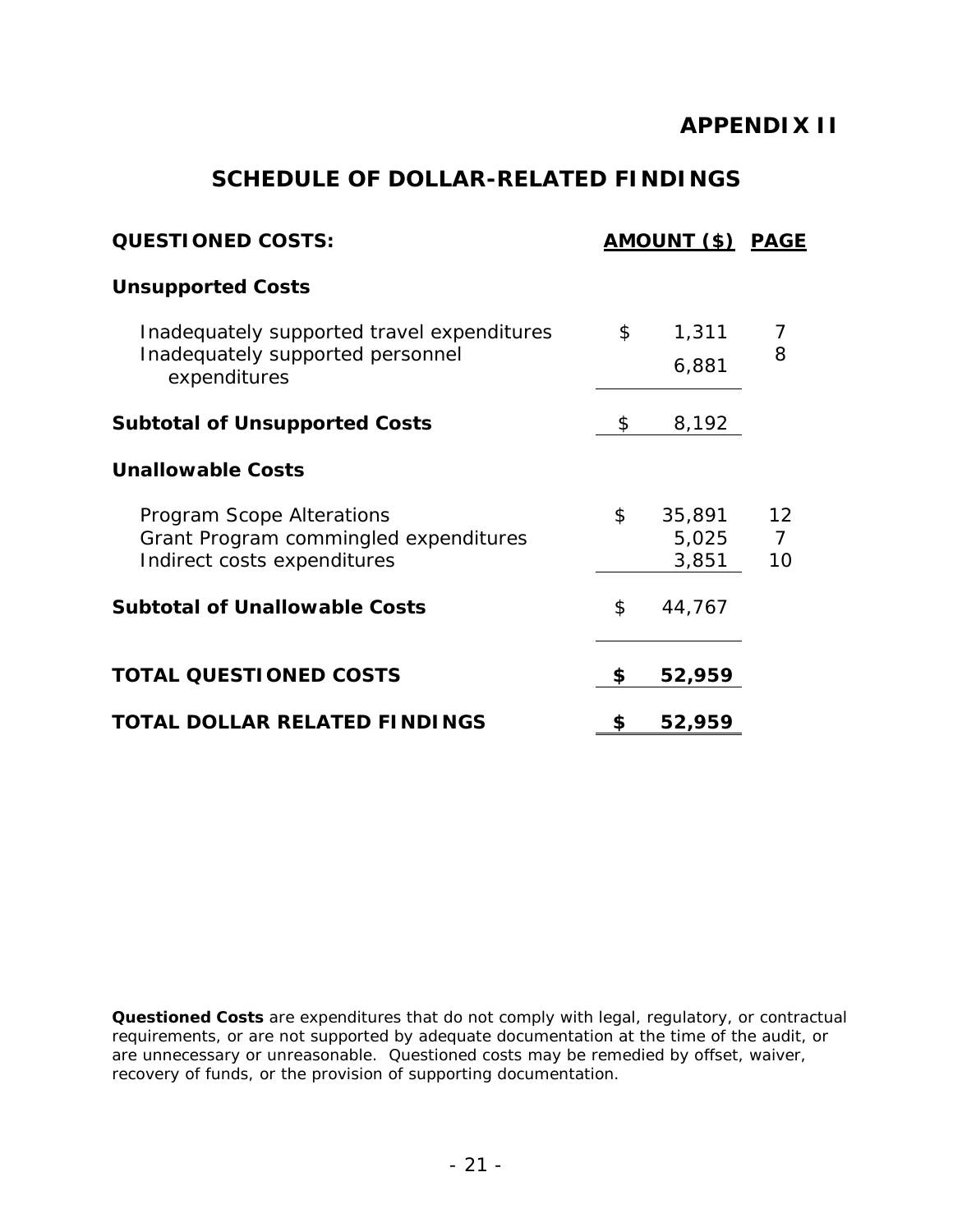# **APPENDIX III**

# **AUDITEE RESPONSE**

|            | Phone (360) 466-3163<br>Fax (360) 466-5309                                                                                                                                                                                                                                                  |
|------------|---------------------------------------------------------------------------------------------------------------------------------------------------------------------------------------------------------------------------------------------------------------------------------------------|
|            | Swinomish Indian Tribal Community<br>A Forthcally Burnaprized bulkan Tribe Gripin and Puremini to 25 to 3.C. \$476<br>11404 Moorage Way<br>LaConner, Washington 98257-0817                                                                                                                  |
| RANKERKERK |                                                                                                                                                                                                                                                                                             |
|            | May 15 <sup>th</sup> , 2012                                                                                                                                                                                                                                                                 |
|            | David J Gaschke<br>Regional Audit Manager<br>San Francisco Regional Office<br>1200 Bayhill Drive, Suite 201<br>San Bruno, CA 94066                                                                                                                                                          |
|            | Dear Mr. Gaschke:                                                                                                                                                                                                                                                                           |
|            | Following is our written response to the Department of Justice's Draft Audit Report on<br>the audit of the Office on Violence Against Women (OVW) grant awarded to the<br>Swinomish Indian Tribal Community.                                                                                |
|            | The following recommendations were made, and addressed by the Swinomish Indian<br><b>Tribal Community.</b>                                                                                                                                                                                  |
|            | 1. Recommendation: Remedy \$5,025 questioned costs related to unallowable<br>grant expenditures that were unrelated to the grant we audited.                                                                                                                                                |
|            | These costs were understood to be allowable by the Swinomish Tribe<br>under the 10% transfer rule. GAN #306391 has been submitted to<br>amend the original budget to include supply costs.                                                                                                  |
|            | 2. Recommendation: Ensure that Swinomish provides enhanced guidance to its<br>employees on how to properly code and record expenditures to applicable grant<br>programs.                                                                                                                    |
|            | The Swinomish tribe agrees with this recommendation. The Tribe<br>distributes current contract listings to all directors and program managers<br>to assist in account coding and funding descriptions. Account codes are<br>reviewed by accounting personnel prior to expense disbursement. |
|            | Items sampled and determined unallowable by the Department of Justice<br>in the amount of \$5,025 were understood to be allowable under the 10%<br>transfer rule.                                                                                                                           |
|            |                                                                                                                                                                                                                                                                                             |
|            |                                                                                                                                                                                                                                                                                             |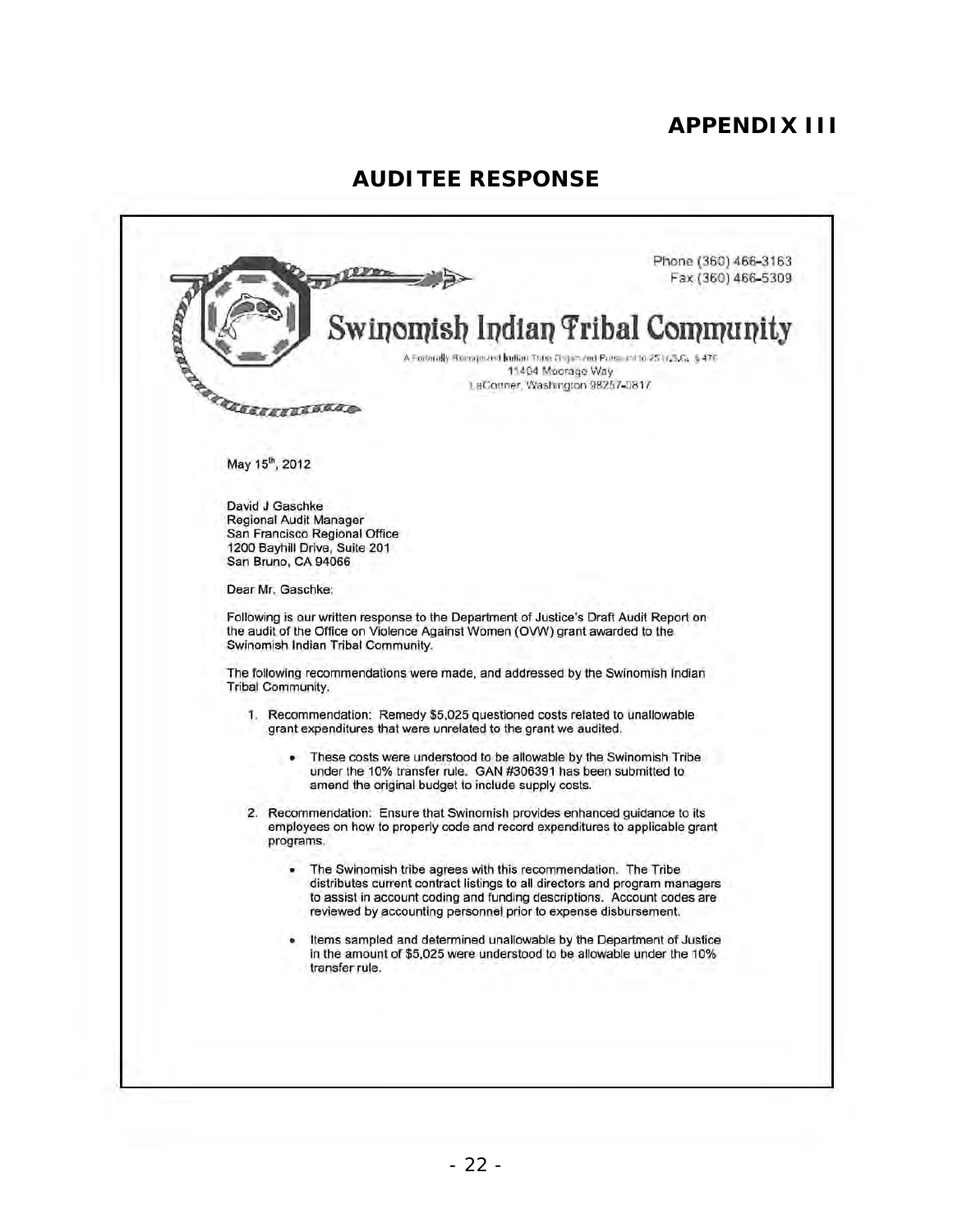| 3. Recommendation: Remedy \$1,311 questioned costs related to a travel voucher<br>lacking an employee's signature.                                                                                                                                                                                                                                                                                                                                                                                                                                                                |
|-----------------------------------------------------------------------------------------------------------------------------------------------------------------------------------------------------------------------------------------------------------------------------------------------------------------------------------------------------------------------------------------------------------------------------------------------------------------------------------------------------------------------------------------------------------------------------------|
| The Swinomish Tribe agrees with this recommendation and the<br>questioned cost has been remedied. The Swinomish Tribe contacted the<br>employee who promptly signed the original travel expense report.                                                                                                                                                                                                                                                                                                                                                                           |
| 4. Recommendation: Remedy \$6,881 of inadequately supported payroll<br>expenditures for grant-funded personnel.                                                                                                                                                                                                                                                                                                                                                                                                                                                                   |
| The Swinomish Tribe agrees with this recommendation but offers the<br>follow justification of grant funds used for personnel costs.                                                                                                                                                                                                                                                                                                                                                                                                                                               |
| Response to \$100 mathematical error: The Swinomish Tribe has<br>updated its time and effort reporting and has standardized electronic<br>timesheets for time keeping. Eliminating mathematical errors and<br>allowing for daily time and effort reports to be produced.                                                                                                                                                                                                                                                                                                          |
| Response to \$637 of Non-grant related hours: All tribal employees have<br>Personnel Action Forms on file with the Human Resources Department<br>authorizing their fund source. The sampled employees have Personnel<br>Action Forms on file and were authorized to work solely on the OVW<br>grant.                                                                                                                                                                                                                                                                              |
| Response to \$5,370 of unsupported salaries: Both the Mental Health<br>Supervisor and the Family Services Coordinator address various issues<br>surrounding domestic violence daily. A large portion of the services they<br>provide are related to Domestic Violence. Their cost objectives overlap<br>by providing mental health services and family services to victims of<br>domestic violence. DOJ funding only provides for a small portion of the<br>time spent by the Mental Health Supervisor and the Family Services<br>Coordinator on domestic violence related cases. |
| Currently, the Comptroller reviews all timesheets for completeness and<br>accuracy before salary and fringe costs are allocated to various funds.                                                                                                                                                                                                                                                                                                                                                                                                                                 |
|                                                                                                                                                                                                                                                                                                                                                                                                                                                                                                                                                                                   |
|                                                                                                                                                                                                                                                                                                                                                                                                                                                                                                                                                                                   |
|                                                                                                                                                                                                                                                                                                                                                                                                                                                                                                                                                                                   |
|                                                                                                                                                                                                                                                                                                                                                                                                                                                                                                                                                                                   |
|                                                                                                                                                                                                                                                                                                                                                                                                                                                                                                                                                                                   |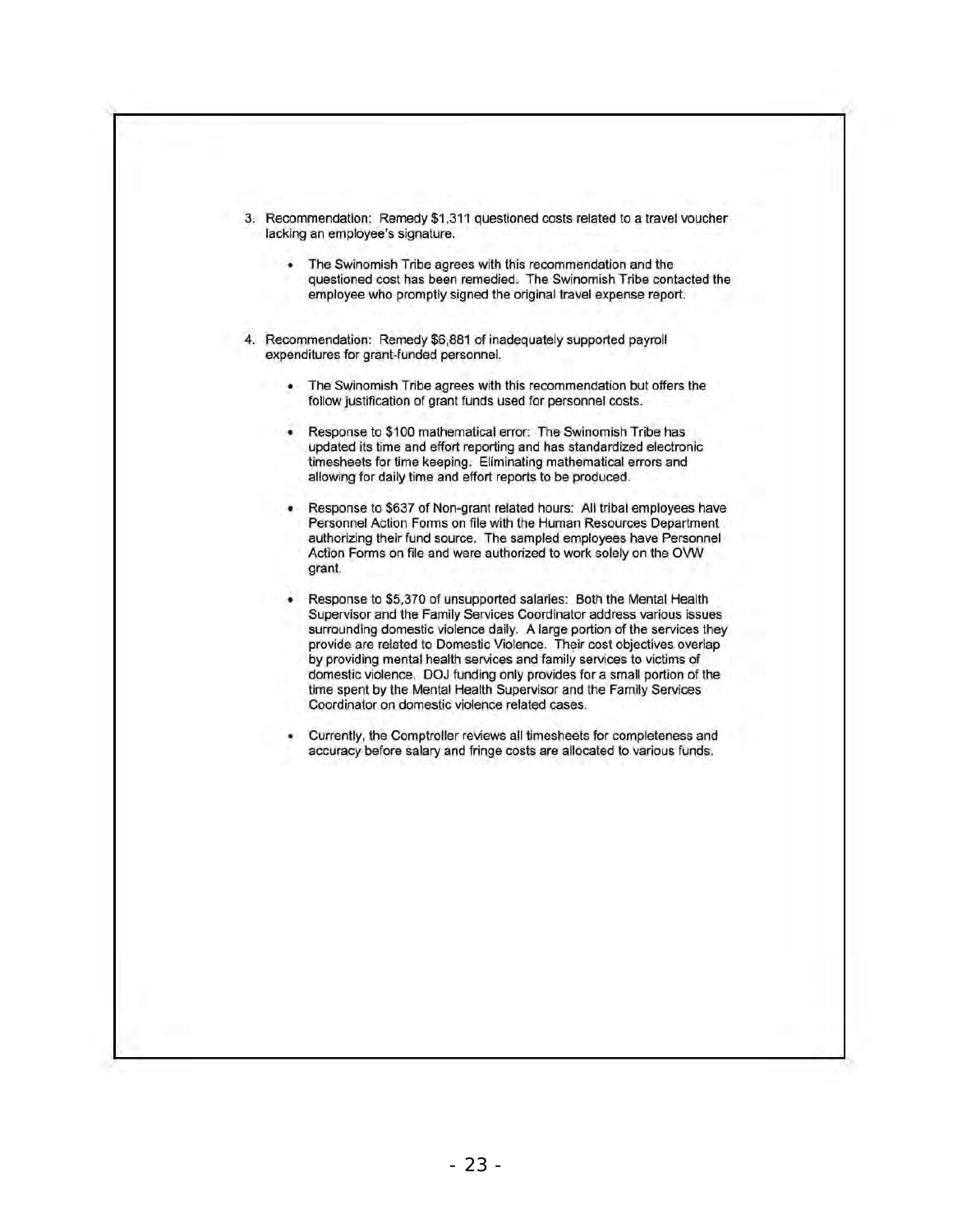- 5. Recommendation: Remedy \$3,855 in unallowed indirect cost expenditures.
	- The Swinomish Tribe agrees with this recommendation but had already remedied the unallowed expenditure during the DOJ site visit in May 2011.
	- Monthly indirect expenses allocated to the grant program do not exceed the Swinomish Tribes official approved indirect cost rate established by the Department of Interior. Below is a summary of direct and indirect costs charged to the grant:

| DOI IDC<br>Approved<br>Rates | Rale   | Direct<br>Costs | Actual<br><b>IDC Billed</b> | Maximum<br>Allowed | Variance    |
|------------------------------|--------|-----------------|-----------------------------|--------------------|-------------|
| 2008                         | 45.34% | 250.75          |                             | 113.69             | (113.69)    |
| 2009                         | 34.09% | 45,221.73       | 16,128.64                   | 15,416.09          | 712.55      |
| 2010                         | 31.91% | 85,882.82       | 30.047.95                   | 27,405.21          | 2,642.74    |
| 2011                         | 33.45% | 112.449.74      | 34.372.83                   | 37.614.44          | (3, 241.61) |
| <b>TOTAL</b><br>COSTS        |        | 243,805.04      | 80.549.42                   | 80,549.42          | (0.00)      |

6. Recommendation: Remedy \$35,891 in unallowable costs related to improper budget and scope modifications.

- The Swinomish Tribe agrees with this recommendation and has submitted GAN #306391 that includes these salary / employee costs as part of a salary line item rather than contractual.
- 7. Recommendation: Ensure that Swinomish establishes internal controls that make certain that it submits to OVW accurate financial reports
	- The Swinomish Tribe has grant reporting procedures to reconcile general ledger balances to monthly reporting.
	- The Swinomish Tribe submitted accurate financial records based on current general ledger data. Financial reports are due to the DOJ 30 days after the period close, but encumbrances are required to be liquidated within 60 days, according to tribal policy. This caused discrepancies between financial reports submitted and ending general ledger balances.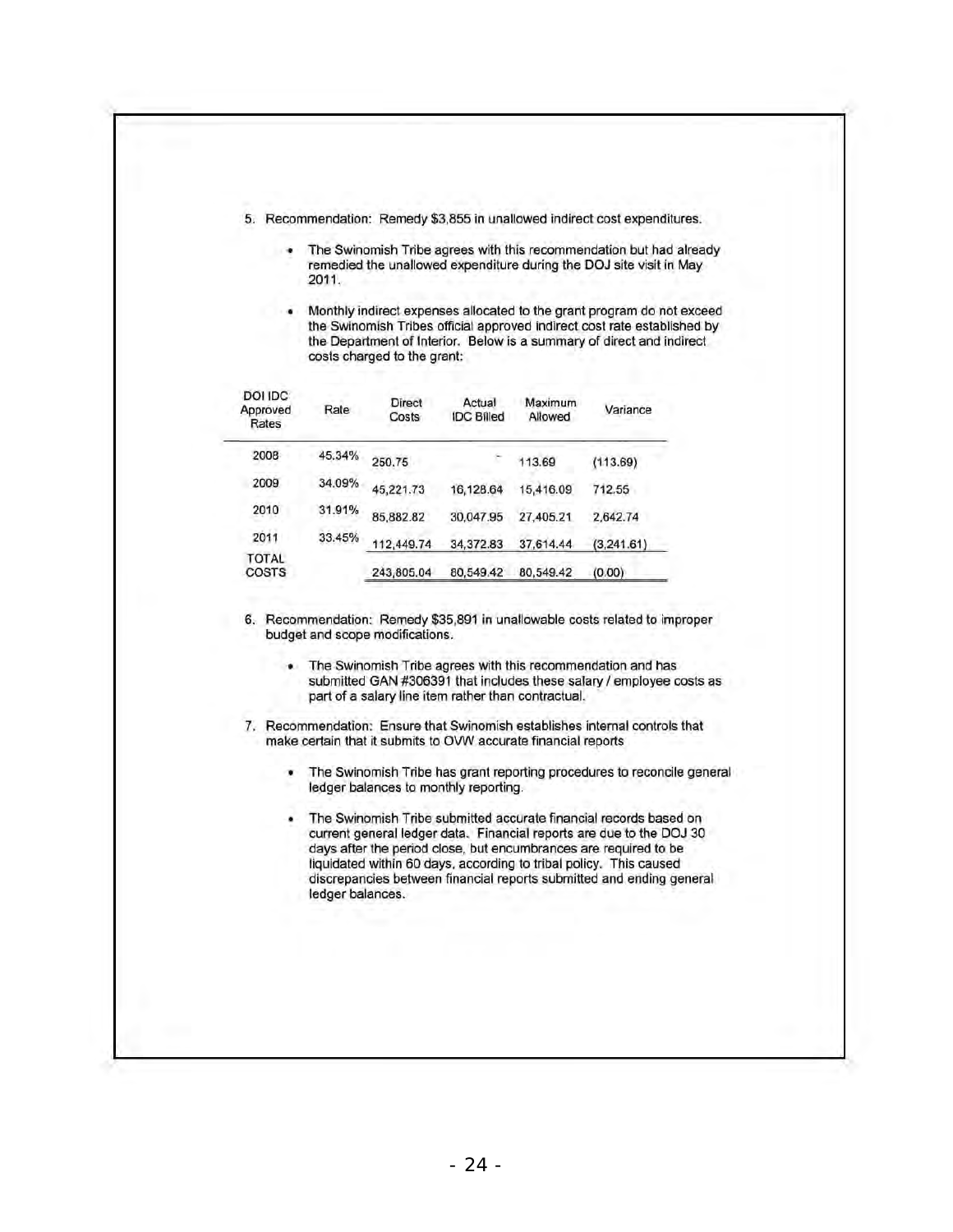8. Recommendation: Ensure that Swinomish complies with its award requirement by providing to OCR either an approved Equal Employment Opportunity plan or an exception form.

- The Swinomish Tribe agrees with this recommendation and the request has been submitted to the OCR. A copy of the Certification form is included with this response.
- 9. Recommendation: Ensure that Swinomish creates a policy to include only verifiable, adequately supported data when preparing its grant applications in order to provide OVW with accurate information that can be relied upon when **grant award decisions are made.** 
	- The Swinomish Tribe agrees with this recommendation. Our guidance on submitting the original application was to form our best educated estimates as recommended by Department of Justice program personnel. For the original application the tribe had no infrastructure capacity for data gathering and monitoring domestic violence. The tribe now has the capacity to ensure accurate data collection and has infrastructure in place to gather needed information.

If you have any questions concerning this response, please contact Dawn Fidler, Comptroller at (360) 466-7366 or by email at dfidler@swinomish.nsn.us.

Sincerely,

Merril Burke Tribal CFO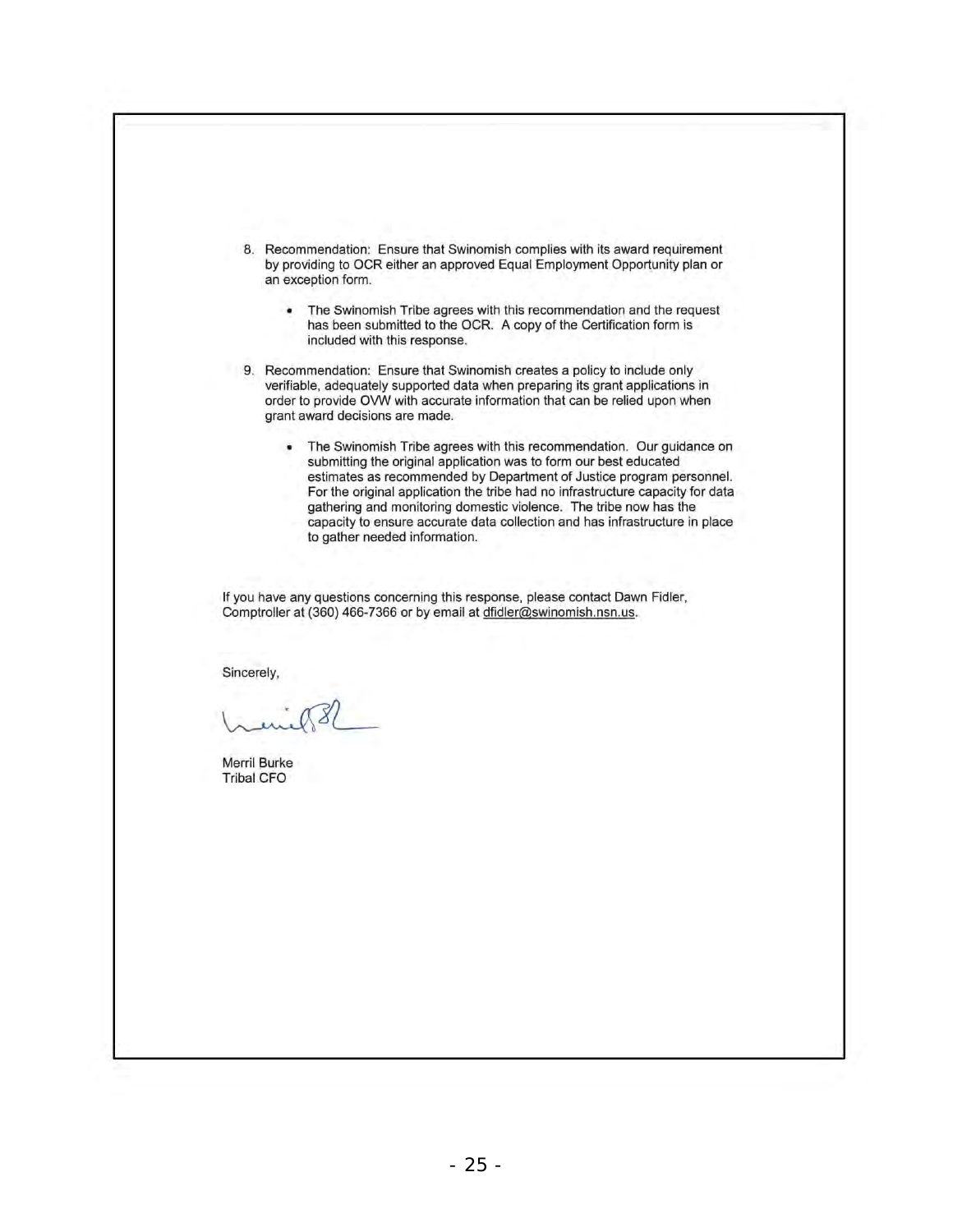# **APPENDIX IV**

# **DEPARTMENT OF JUSTICE RESPONSE**

| <b>MEMORANDUM</b><br>David Gaschke<br>Regional Audit Manager<br>San Francisco Regional Audit Office<br>Bea Hanson<br>Acting Director<br>Office on Violence Against Women<br>Rodney Samuels<br><b>Audit Liaison</b><br>Office on Violence Against Women<br>Audit of the Office on Violence Against Women Grant Awarded to the<br>Swinomish Indians of the Swinomish Reservation<br>La Conner, Washington - Draft Audit Report<br>This memorandum is in response to your correspondence dated April 13, 2012 transmitting the<br>above draft audit report for Swinomish Indians of the Swinomish Reservation. We consider the<br>subject report resolved and request written acceptance of this action from your office.<br>The report contains nine recommendations which include \$8192.00 in unsupported costs and<br>\$44,771 in unallowable costs. The Office on Violence Against Women (OVW) agrees with the<br>recommendations and is committed to working with the grantee to address each item and bring<br>them to a close as quickly as possible. The following is an analysis of the audit<br>recommendations: |                 | Washington, D.C. 20530<br>May 18, 2012 |
|--------------------------------------------------------------------------------------------------------------------------------------------------------------------------------------------------------------------------------------------------------------------------------------------------------------------------------------------------------------------------------------------------------------------------------------------------------------------------------------------------------------------------------------------------------------------------------------------------------------------------------------------------------------------------------------------------------------------------------------------------------------------------------------------------------------------------------------------------------------------------------------------------------------------------------------------------------------------------------------------------------------------------------------------------------------------------------------------------------------------------|-----------------|----------------------------------------|
|                                                                                                                                                                                                                                                                                                                                                                                                                                                                                                                                                                                                                                                                                                                                                                                                                                                                                                                                                                                                                                                                                                                          |                 |                                        |
|                                                                                                                                                                                                                                                                                                                                                                                                                                                                                                                                                                                                                                                                                                                                                                                                                                                                                                                                                                                                                                                                                                                          | TO:             |                                        |
|                                                                                                                                                                                                                                                                                                                                                                                                                                                                                                                                                                                                                                                                                                                                                                                                                                                                                                                                                                                                                                                                                                                          | FROM:           |                                        |
|                                                                                                                                                                                                                                                                                                                                                                                                                                                                                                                                                                                                                                                                                                                                                                                                                                                                                                                                                                                                                                                                                                                          |                 |                                        |
|                                                                                                                                                                                                                                                                                                                                                                                                                                                                                                                                                                                                                                                                                                                                                                                                                                                                                                                                                                                                                                                                                                                          | <b>SUBJECT:</b> |                                        |
|                                                                                                                                                                                                                                                                                                                                                                                                                                                                                                                                                                                                                                                                                                                                                                                                                                                                                                                                                                                                                                                                                                                          |                 |                                        |
|                                                                                                                                                                                                                                                                                                                                                                                                                                                                                                                                                                                                                                                                                                                                                                                                                                                                                                                                                                                                                                                                                                                          |                 |                                        |
|                                                                                                                                                                                                                                                                                                                                                                                                                                                                                                                                                                                                                                                                                                                                                                                                                                                                                                                                                                                                                                                                                                                          |                 |                                        |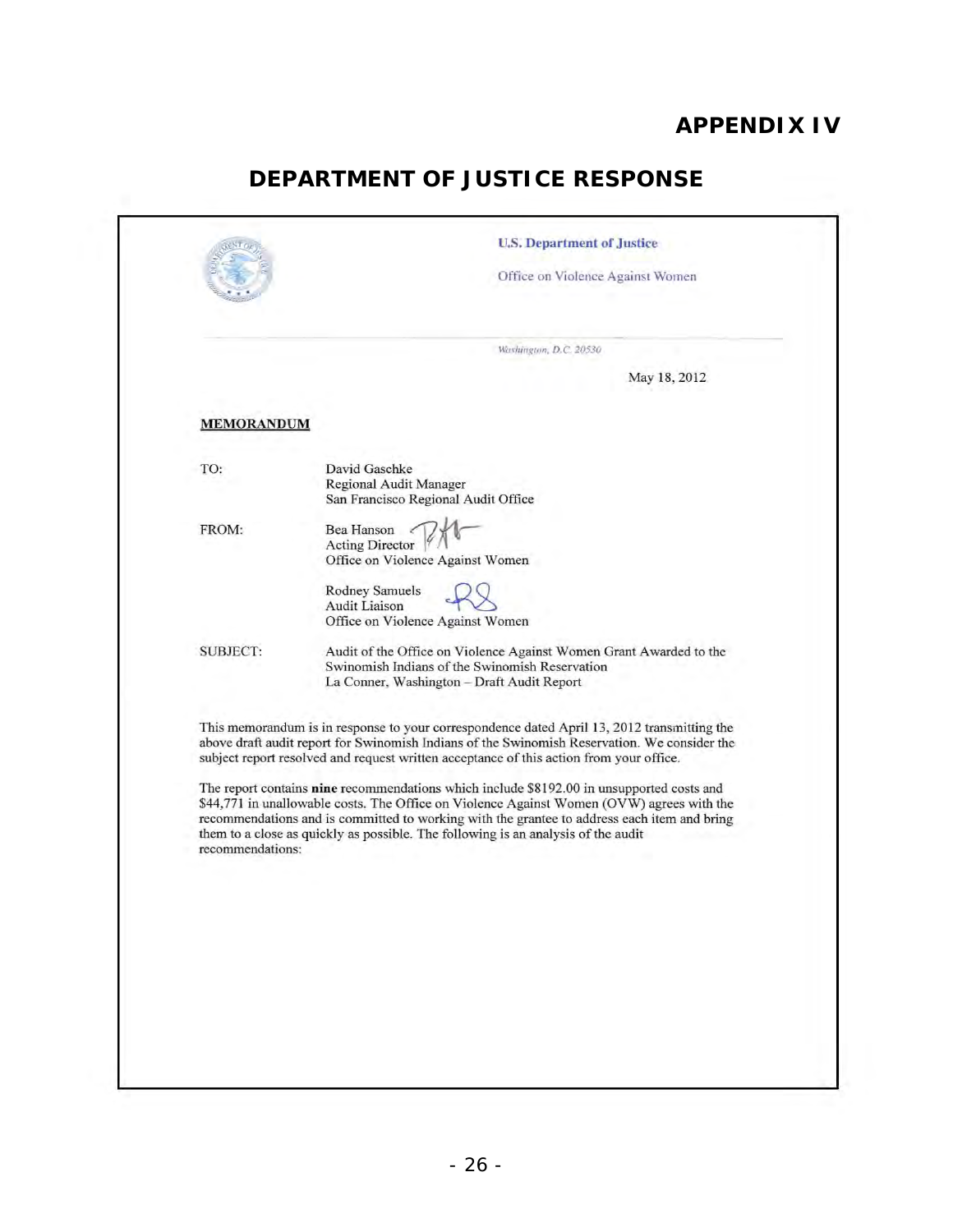| 1. | Remedy \$5,025 in questioned costs related to unallowable grant expenditures<br>that were unrelated to the grant we audited.                                                                                                  |
|----|-------------------------------------------------------------------------------------------------------------------------------------------------------------------------------------------------------------------------------|
|    | We agree with this recommendation. We will coordinate with Swinomish to ensure<br>that they remedy the \$5,025 in questioned costs related to unallowable grant<br>expenditures that were unrelated to the grant you audited. |
| 2. | Ensure that Swinomish provides enhanced guidance to its employees on how to<br>properly code and record expenditures to applicable grant programs.                                                                            |
|    | We agree with this recommendation. We will coordinate with Swinomish to ensure<br>that they provide enhanced guidance to its employees on how to properly code and<br>record expenditures to applicable grant programs.       |
| 3. | Remedy \$1,311 in questioned costs related to a travel voucher lacking an<br>employee's signature.                                                                                                                            |
|    | We agree with this recommendation. We will coordinate with Swinomish to remedy<br>\$1,311 in questioned costs related to a travel voucher lacking an employee's<br>signature.                                                 |
| 4. | Remedy the \$6,881 of inadequately supported payroll expenditures for grant-<br>funded personnel.                                                                                                                             |
|    | We agree with this recommendation. We will coordinate with Swinomish to remedy<br>the \$6,881 of inadequately supported payroll expenditures for grant-funded<br>personnel.                                                   |
| 5. | Remedy \$3,855 in unallowed indirect cost expenditures.                                                                                                                                                                       |
|    | We agree with this recommendation. We will coordinate with Swinomish to remedy<br>\$3,855 in unallowed indirect cost expenditures.                                                                                            |
| 6. | Remedy \$35,891 in unallowable costs related to improper budget and scope<br>modifications.                                                                                                                                   |
|    | We agree with this recommendation. We will coordinate with Swinomish to remedy<br>\$35,891 in unallowable costs related to improper budget and scope modifications.                                                           |
| 7. | Ensure that Swinomish establishes internal controls that make certain that it<br>submits to OVW accurate financial reports.                                                                                                   |
|    | We agree with this recommendation. We will coordinate with Swinomish to ensure<br>that Swinomish establishes internal controls that make certain that it submits to<br>OVW accurate financial reports.                        |
|    | 2                                                                                                                                                                                                                             |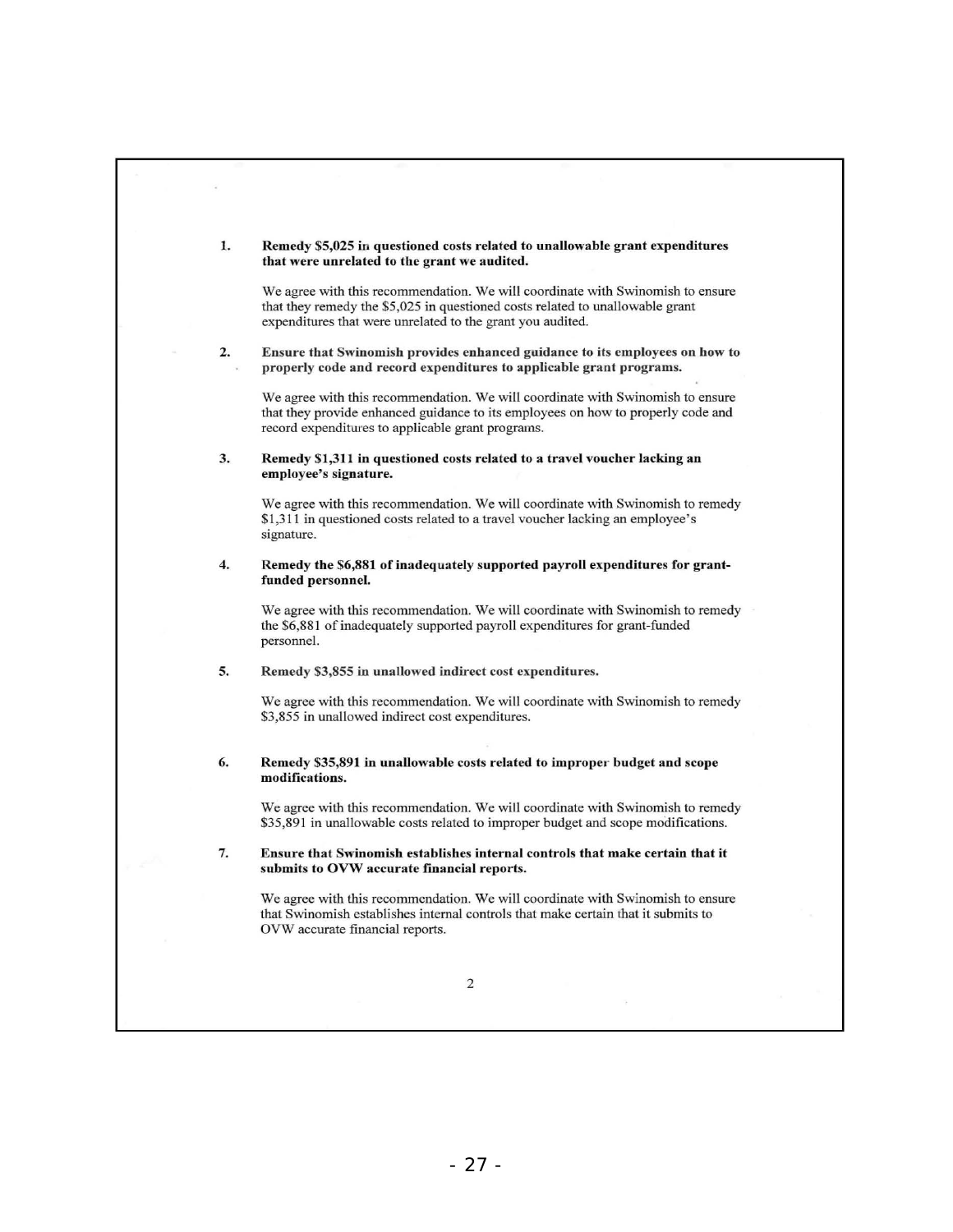8. Ensure that Swinomish complies with its award requirement by providing to OCR either an approved Equal Employment Opportunity plan or an exception form. We agree with this recommendation. We will coordinate with Swinomish to ensure that they comply with its award requirement by providing to the Office of Civil Rights (OCR) either an approved Equal Employment Opportunity plan or an exception form. 9. Ensure that Swinomish creates a policy to include only verifiable, adequately supported data when preparing its grant applications in order to provide OVW with accurate information that can be relied upon when grant award decisions are made. We agree with this recommendation. We will coordinate with Swinomish to ensure that they create a policy to include only verifiable, adequately supported data when preparing its grant applications in order to provide OVW with accurate information that can be relied upon when grant award decisions are made. We appreciate the opportunity to review and comment on the draft report. We will continue to work with Swinomish, Inc. to address the recommendations. If you have any questions or require additional information, please contact Rodney Samuels of my staff at: (202) 514-9820. cc: Louise M. DuHamel Acting Assistant Director Audit Liaison Group Justice Management Division Angela Wood Budget Officer Office on Violence Against Women Beverly Fletcher Program Specialist Office on Violence Against Women

3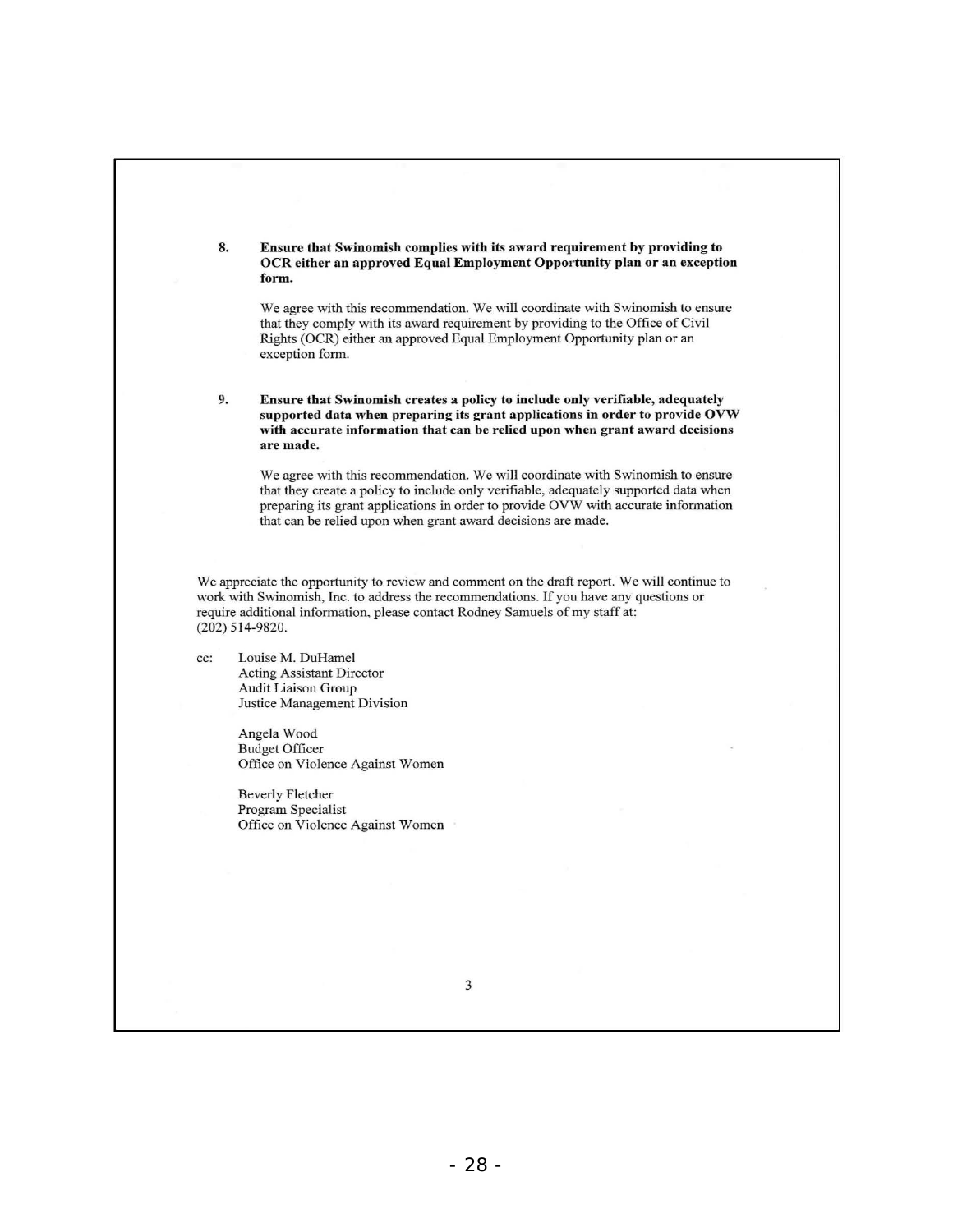# **OFFICE OF THE INSPECTOR GENERAL ANALYSIS AND SUMMARY OF ACTIONS NECESSARY TO CLOSE THE REPORT**

The OIG provided a draft copy of this audit report to the Swinomish and OVW. Individual responses from the Swinomish and OVW are found in Appendices III and IV, respectively. The following provides the OIG analysis of the responses and summary of actions necessary to close the report.

#### **Recommendation Number:**

**1. Resolved.** OVW concurred with our recommendation to remedy the \$5,025 in questioned costs related to unallowable grant expenditures that were unrelated to the grant that we audited. OVW stated that it would ensure that the \$5,025 in questioned costs would be remedied. Swinomish stated in its response that it understood these expenditures to be allowable based on the 10 percent budgetary transfer rule. However, as we explain in our report, the expenditures were unrelated to the grant's objectives and primary activities; therefore, we questioned the expenditures as being unallowable. Swinomish submitted a Grant Adjustment Notice (GAN) in May 2012 in order to seek approval to add the questioned costs to the grant budget. As of July 11, 2012, the GAN had not been approved.

This recommendation can be closed when we receive OVW's plan for how it will remedy the \$5,025 in questioned costs. Based on OVW's plan, we will require evidence that adequate corrective actions have been implemented.

**2. Resolved.** OVW and Swinomish concurred with our recommendation to ensure that Swinomish provides enhanced guidance to its employees on how to properly code and record expenditures to applicable grant programs. OVW stated that it would ensure that Swinomish provides enhanced guidance to Swinomish employees on how to properly code and record grant-related expenditures to the proper grant program. Swinomish stated in its response that it distributes current contract listings to all directors and program managers to assist in account coding and funding descriptions. Swinomish accounting personnel review account codes before making disbursements.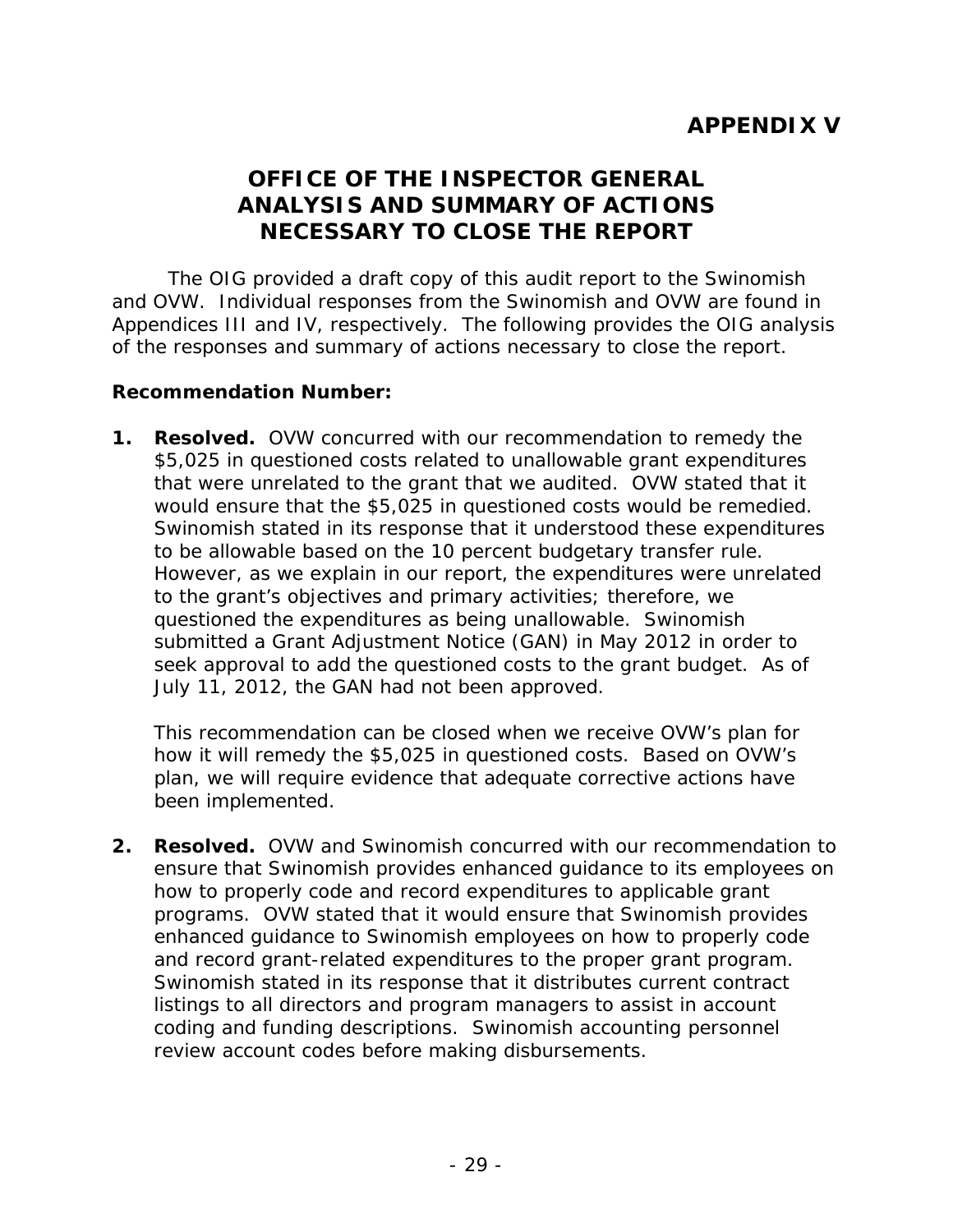This recommendation can be closed when we receive a copy of the enhanced guidance that Swinomish provided to its employees on how to properly code and record expenditures to applicable grant programs. Also, we request Swinomish's written procedures for distributing contract listings to all directors and program managers as well as procedures to its accounting personnel on reviewing account codes before expenses are disbursed.

**3. Resolved.** OVW and Swinomish concurred with our recommendation to remedy the \$1,311 questioned costs related to a travel voucher lacking an employee's signature. OVW stated that it would coordinate with Swinomish to remedy the \$1,311 in questioned costs. Swinomish stated in its response that it contacted its employee who promptly signed the original travel expense report, suggesting that it has remedied the questioned cost. On May 14, 2012, Swinomish separately provided to us a copy of the travel voucher in question with the signature of the employee.

This recommendation can be closed when we receive OVW's plan for how it will remedy the \$1,311 in questioned costs. Based on OVW's plan, we may require additional evidence that adequate corrective actions have been implemented.

**4. Resolved.** OVW and Swinomish concurred with our recommendation to remedy \$6,881 of inadequately supported personnel expenditures for grant-funded personnel. OVW stated that it would coordinate with Swinomish to remedy the \$6,881 in questioned costs.

Swinomish offered in its response justifications for its use of grant funds for personnel costs. Regarding the \$100 mathematical error that we identified, Swinomish stated that it updated its time and effort reporting and standardized its electronic timesheets. These changes will eliminate mathematical errors and allow for daily time and effort reports to be produced. Regarding the \$637 in non-grant related hours, Swinomish stated that all tribal employees have Personnel Action Forms on file with its Human Resources Department authorizing them to work solely on the OVW grant. However, the \$637 amount was not calculated in the summation of unsupported expenditures of \$6,881 due to its *de minimis* nature as we state in the report. In addition, the \$637 of non-grant related hours were attributable to two former employees who had been funded by multiple grants. Of the \$6,881, we questioned \$1,565 of unsupported personnel expenditures relating to the Mental Health Supervisor's and Family Services Coordinator's timesheets and \$5,316 relating to other grant-related personnel's unsupported timesheets.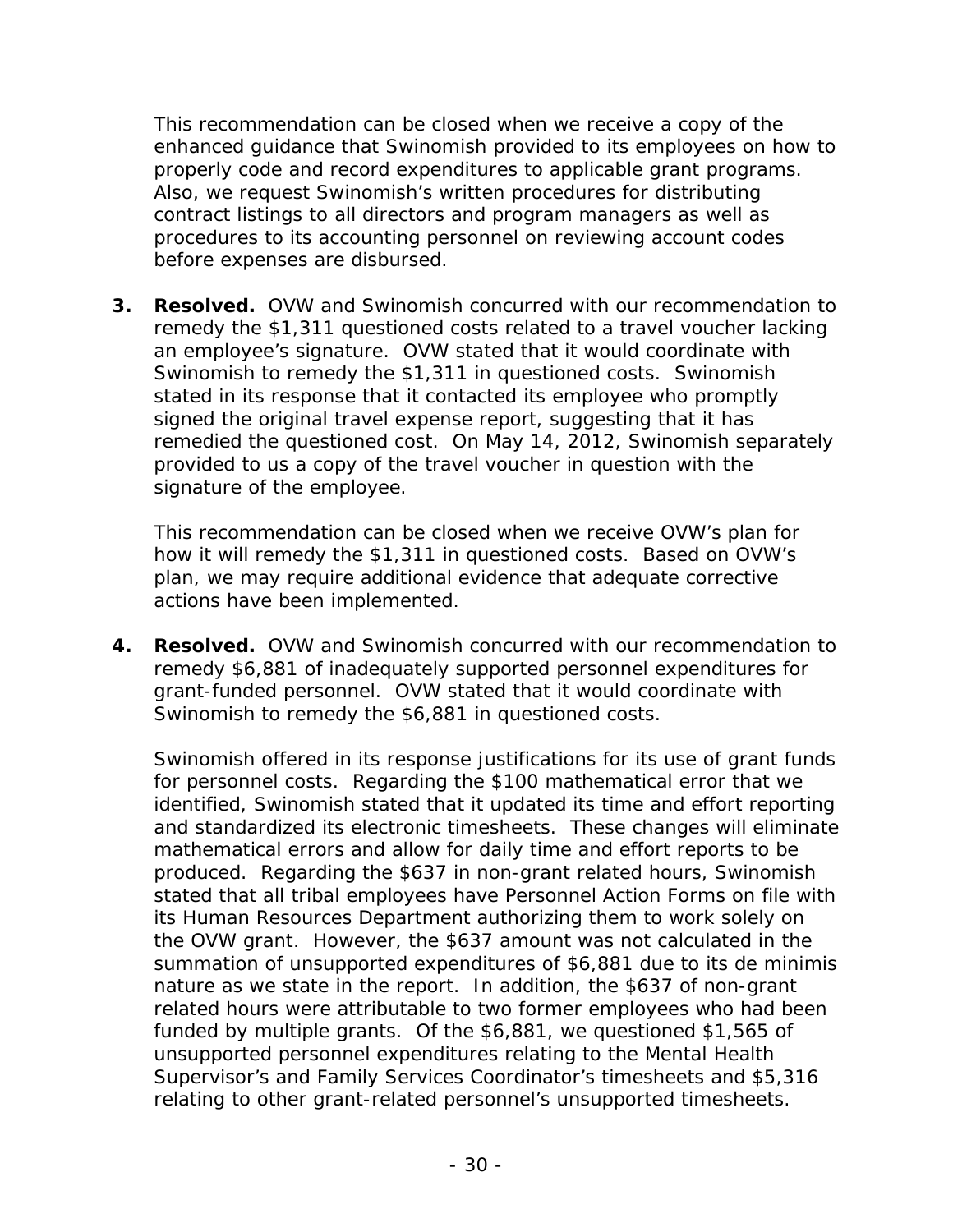Swinomish stated in its responses, the both the Mental Health Supervisor and Family Service Coordinator address domestic violence as an overlapping issue and Department of Justice funding only provides for a small portion of the time spent by the Mental Health Supervisor and Family Services Coordinator on domestic violence related cases. While we agree that the duties of Mental Health Supervisors and Family Services Coordinator's duties may overlap with issues of domestic violence, it is our belief that in accordance with 28 C.F.R. 225 a distribution of salaries should be supported by timesheets, therefore, actual grant activity hours should be charged to the grant.

This recommendation can be closed when we receive OVW's plan for how it will remedy the \$6,881 in questioned costs. Based on OVW's plan, we will require evidence that adequate corrective actions have been implemented.

**5. Closed.** OVW and Swinomish concurred with our recommendation to remedy \$3,851 in unallowed indirect cost expenditures. OVW stated that it will coordinate with Swinomish to remedy the \$3,851 in questioned costs. Swinomish stated in its response that that monthly indirect expenses allocated to the grant program do not exceed Swinomish's official approved indirect cost rate established by the Department of the Interior. Swinomish also provided a table with calculations showing a variance of the actual indirect cost billed and maximum amount allowed by year. Swinomish's financial reports reflected the approved indirect cost rate. After we discussed the audit finding with Swinomish during the course of our fieldwork, Swinomish stated that it remedied the unallowable expenditure.

Based on our review of the direct and indirect costs charged to the grant and the grant's general ledger, we have determined that the evidence provided adequately addresses our recommendation. Therefore, this recommendation is closed.

**6. Resolved.** OVW and Swinomish concurred with our recommendation to remedy \$35,891 in unallowable costs related to improper budget and scope modifications. OVW stated that it will coordinate with Swinomish to remedy the \$35,891 in questioned costs. Swinomish stated in its response that it has submitted a GAN to include personnel expenditures as an increased budgetary category rather than have it be reflected in the contract category. As of July 11, 2012, the GAN had not been approved.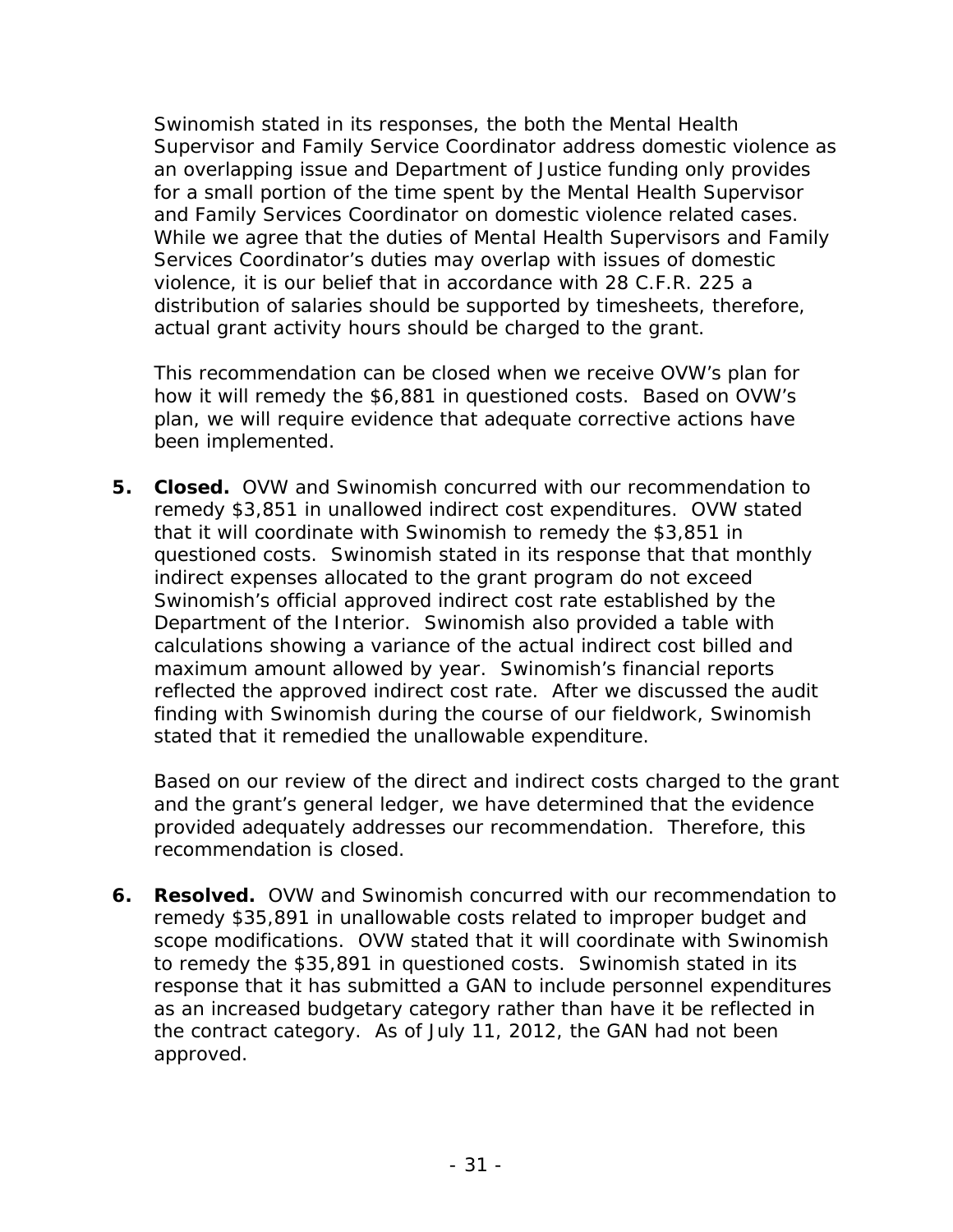This recommendation can be closed when we receive OVW's plan for how it will remedy the \$35,891 in questioned costs. Based on OVW's plan, we will require evidence that adequate corrective actions have been implemented.

**7. Resolved.** OVW concurred with our recommendation that Swinomish establish internal controls that make certain that it submits to OVW accurate financial reports. OVW stated that it will coordinate with Swinomish to ensure that Swinomish establishes the recommended internal controls. In its response, Swinomish did not explicitly agree with our recommendation but instead stated that it has grant reporting procedures to reconcile general ledger balances to monthly reporting. Swinomish further stated that it submitted accurate financial records based on current general ledger data. Yet, Swinomish also explained that discrepancies between the financial reports it submitted and its ending general ledger balances were the result of a timing difference between encumbrances being liquidated within 60 days according to tribal policy and financial reports being submitted to the Department of Justice within 30 days after a period closes.

Based on our audit work, we cannot confirm Swinomish's statement that it submitted accurate financial reports. As we describe in our report and illustrate in Exhibit 6, we compared grant expenditures as reported on Swinomish's financial reports that it submitted to Swinomish's general ledger and we found a number of discrepancies. We were not provided the grant-reporting procedures and internal tribal policy that Swinomish referenced in its response; therefore, we did not assess the adequacy of those procedures and policy. Swinomish stated in its response that those procedures and policy resulted in discrepancies between its general ledger balances and financial reports. However, according to the *OJP Financial Guide*, grant recipients must ensure compliance with grant terms, including maintaining adequate support of data reported on its financial reports. Because Swinomish could not provide adequate support for its financial reports, we recommended that OVW ensure Swinomish establishes internal controls that would make certain that it submits accurate financial reports.

This recommendation can be closed when we receive evidence that Swinomish established internal controls to ensure that it submits to OVW accurate financial reports. Also, we request that a copy of Swinomish's grant-reporting procedures be provided to us.

**8. Resolved.** OVW and Swinomish concurred with our recommendation to ensure that Swinomish comply with its award requirement by providing